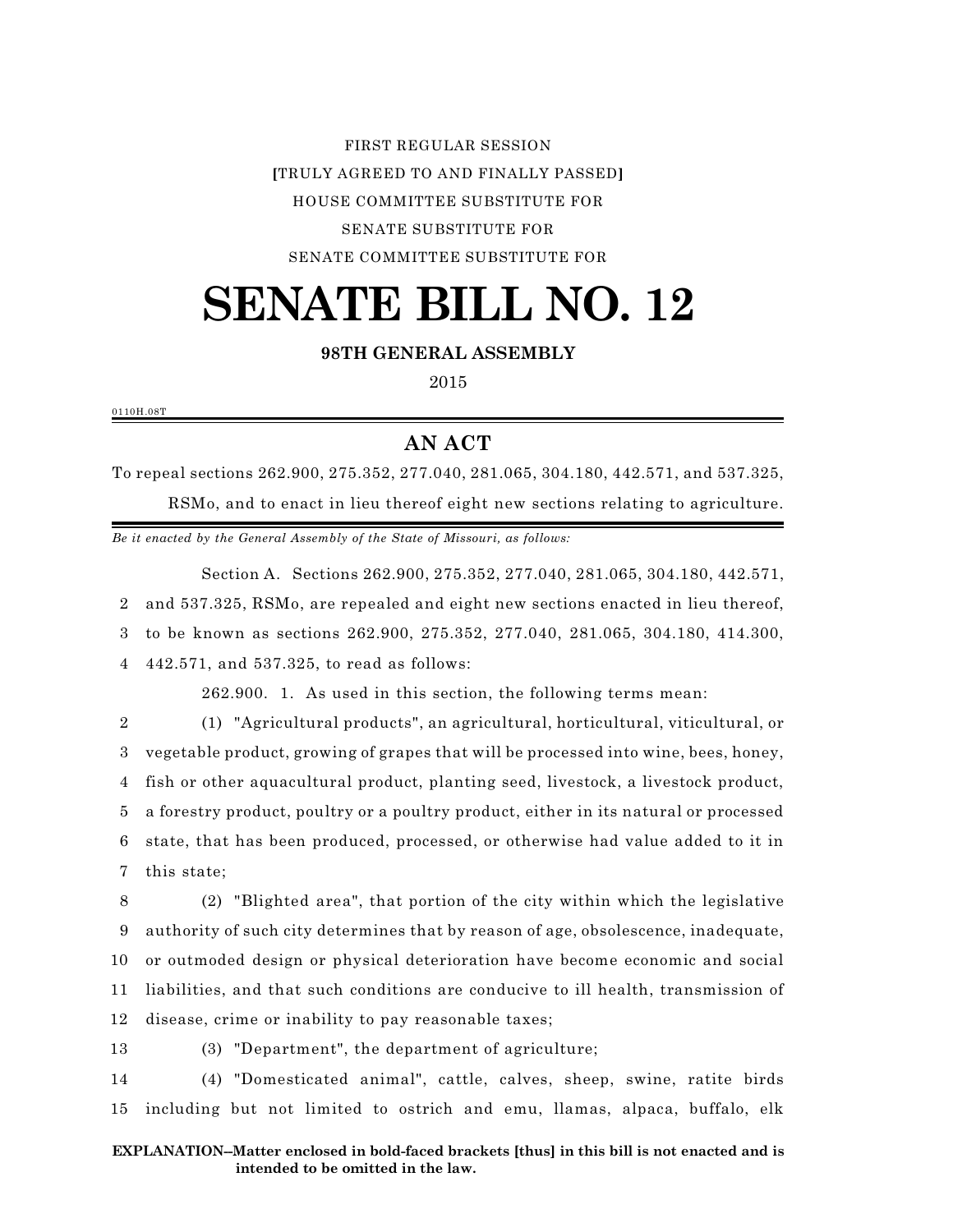documented as obtained from a legal source and not from the wild, goats, or horses, other equines, or rabbits raised in confinement for human consumption;

(5) "Grower UAZ", a type of UAZ:

 (a) That can either grow produce, raise livestock, or produce other value-added agricultural products;

 (b) That does not exceed fifty laying hens, six hundred fifty broiler chickens, or thirty domesticated animals;

 (6) "Livestock", cattle, calves, sheep, swine, ratite birds including but not limited to ostrich and emu, aquatic products as defined in section 277.024, llamas, alpaca, buffalo, elk documented as obtained from a legal source and not from the wild, goats, or horses, other equines, or rabbits raised in confinement for human consumption;

 (7) "Locally grown", a product that was grown or raised in the same county or city not within a county in which the UAZ is located or in an adjoining county or city not within a county. For a product raised or sold in a city not within a county, locally grown also includes an adjoining county with a charter form of government with more than nine hundred fifty thousand inhabitants and those adjoining said county;

(8) **[**"Processing UAZ", a type of UAZ:

(a) That processes livestock or poultry for human consumption;

(b) That meets federal and state processing laws and standards;

(c) Is a qualifying small business approved by the department;

 (9)**]** "Meat", any edible portion of livestock or poultry carcass or part thereof;

 **[**(10)**] (9)** "Meat product", anything containing meat intended for or capable of use for human consumption, which is derived, in whole or in part, from livestock or poultry;

 **[**(11)**] (10) "Mobile unit", the same as motor vehicle as defined in section 301.010;**

 **(11)** "Poultry", any domesticated bird intended for human consumption; (12) **"Processing UAZ", a type of UAZ:** 

 **(a) That processes livestock, poultry, or produce for human consumption;** 

**(b) That meets federal and state processing laws and standards;**

**(c) Is a qualifying small business approved by the department;**

**(13)** "Qualifying small business", those enterprises which are established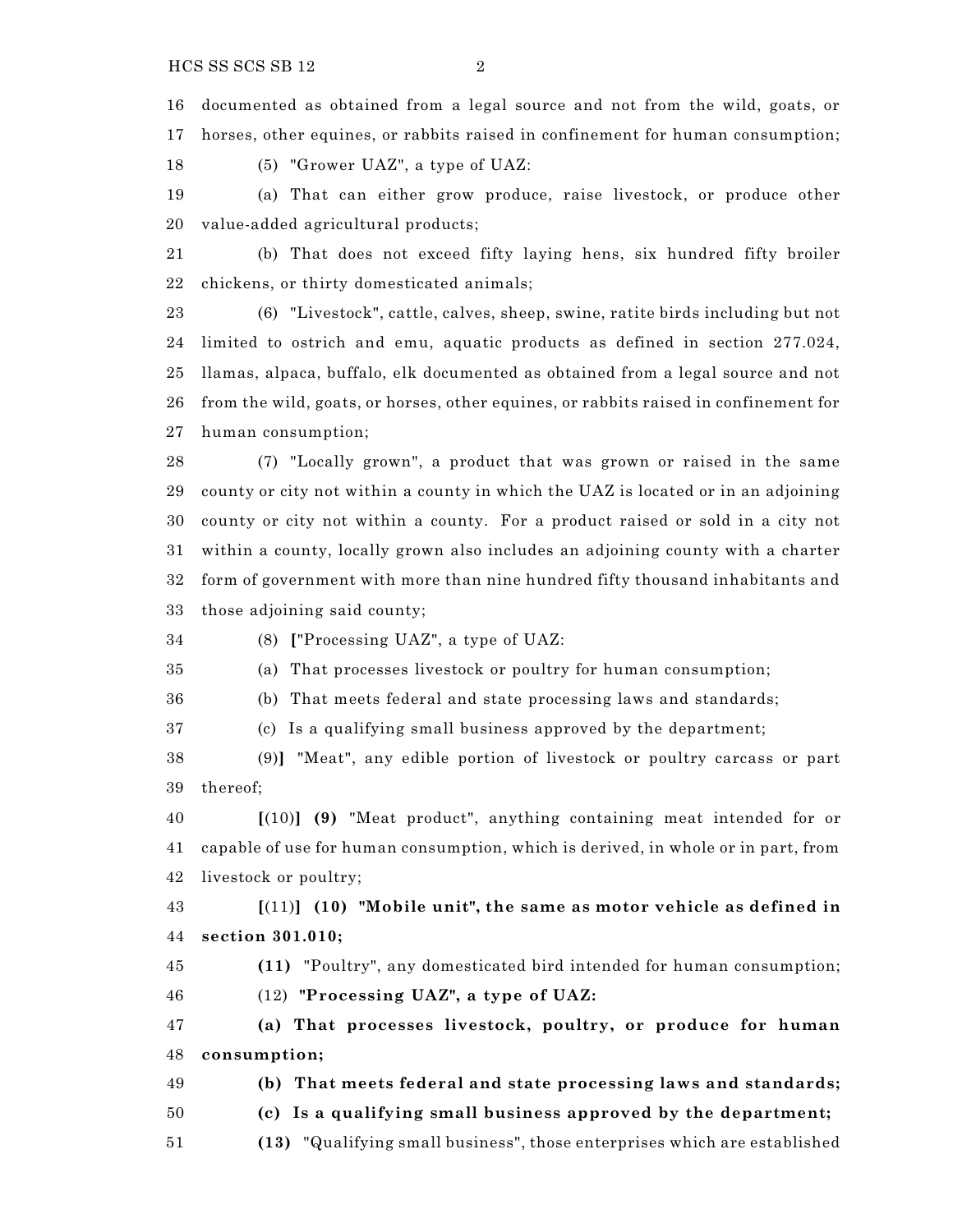within an Urban Agricultural Zone subsequent to its creation, and which meet the definition established for the Small Business Administration and set forth in Section **[**121.301**] 121.201** of Part 121 of Title 13 of the Code of Federal Regulations;

 **[**(13)**] (14)** "Value-added agricultural products", any product or products that are the result of:

 (a) Using an agricultural product grown in this state to produce a meat or dairy product in this state;

 (b) A change in the physical state or form of the original agricultural product;

 (c) An agricultural product grown in this state which has had its value enhanced by special production methods such as organically grown products; or

 (d) A physical segregation of a commodity or agricultural product grown in this state that enhances its value such as identity preserved marketing systems;

 **[**(14)**] (15)** "Urban agricultural zone" or "UAZ", a zone within a metropolitan statistical area as defined by the United States Office of Budget and Management that has one or more of the following entities that is a qualifying small business and approved by the department, as follows:

 (a) Any organization or person who grows produce or other agricultural products;

(b) Any organization or person that raises livestock or poultry;

(c) Any organization or person who processes livestock or poultry;

 (d) Any organization that sells at a minimum seventy-five percent locally grown food;

**[**(15)**] (16)** "Vending UAZ", a type of UAZ:

 (a) That sells produce, meat, or value-added locally grown agricultural goods;

 (b) That is able to accept food stamps under the provisions of the Supplemental Nutrition Assistance Program as a form of payment; and

 (c) Is a qualifying small business that is approved by the department for an UAZ vendor license.

 2. (1) A person or organization shall submit to any incorporated municipality an application to develop an UAZ on a blighted area of land. Such application shall demonstrate or identify on the application:

(a) If the person or organization is a grower UAZ, processing UAZ,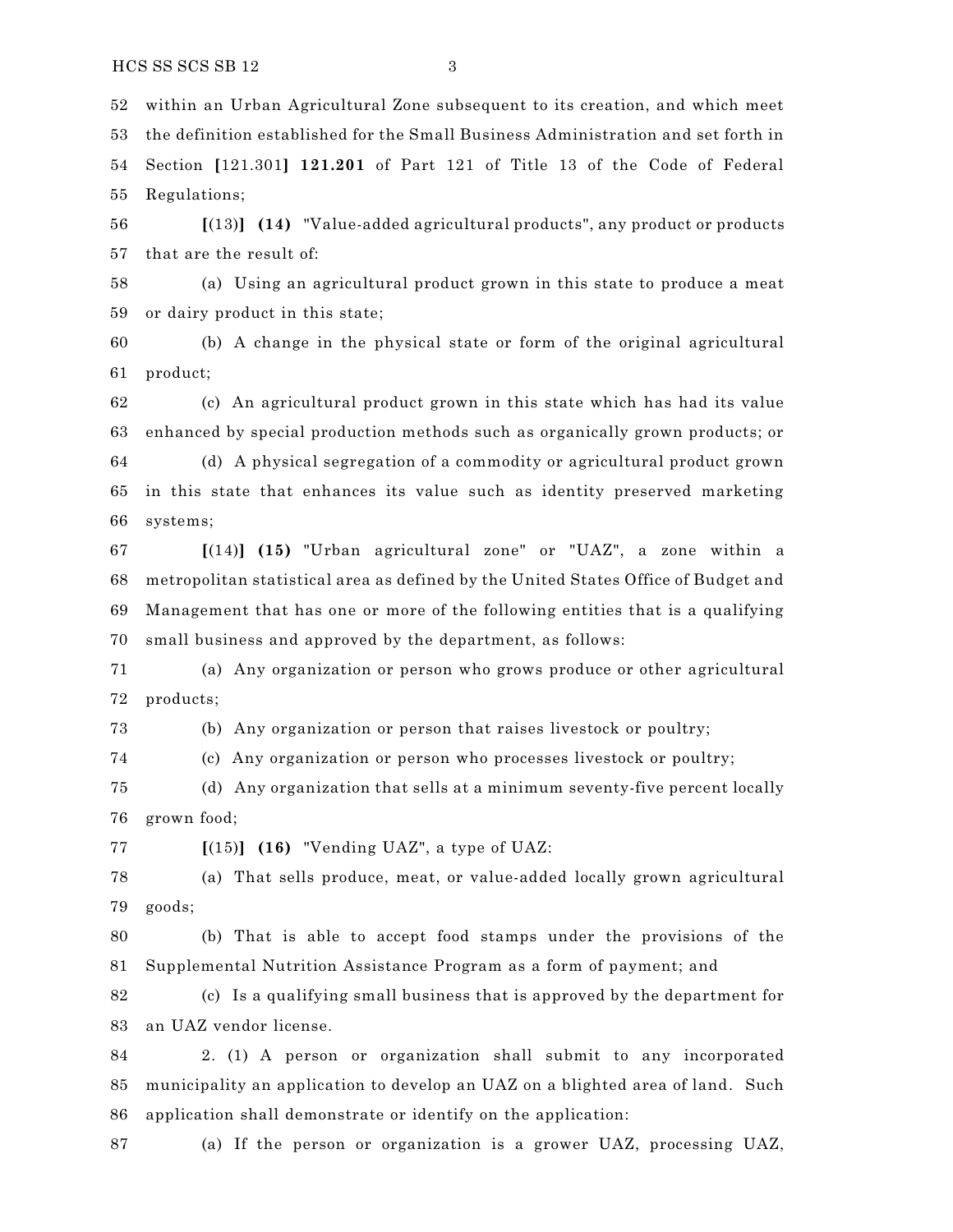vending UAZ, or a combination of all three types of UAZs provided in this paragraph, in which case the person or organization shall meet the requirements of each type of UAZ in order to qualify;

(b) The number of jobs to be created;

(c) The types of products to be produced; and

 (d) If applying for a vending UAZ, the ability to accept food stamps under the provisions of the Supplemental Nutrition Assistance Program if selling products to consumers.

 (2) A municipality shall review and modify the application as necessary before either approving or denying the request to establish an UAZ.

 (3) Approval of the UAZ by such municipality shall be reviewed five and ten years after the development of the UAZ. After twenty-five years, the UAZ shall dissolve.

 If the municipality finds during its review that the UAZ is not meeting the requirements set out in this section, the municipality may dissolve the UAZ.

 3. The governing body of any municipality planning to seek designation of an urban agricultural zone shall establish an urban agricultural zone board. The number of members on the board shall be seven. One member of the board shall be appointed by the school district or districts located within the area proposed for designation of an urban agricultural zone. Two members of the board shall be appointed by other affected taxing districts. The remaining four members shall be chosen by the chief elected officer of the municipality. The four members chosen by the chief elected officer of the municipality shall all be residents of the county or city not within a county in which the UAZ is to be located, and at least one of such four members shall have experience in or represent organizations associated with sustainable agriculture, urban farming, community gardening, or any of the activities or products authorized by this section for UAZs.

 4. The school district member and the two affected taxing district members shall each have initial terms of five years. Of the four members appointed by the chief elected official, two shall have initial terms of four years, and two shall have initial terms of three years. Thereafter, members shall serve terms of five years. Each member shall hold office until a successor has been appointed. All vacancies shall be filled in the same manner as the original appointment. For inefficiency or neglect of duty or misconduct in office, a member of the board may be removed by the applicable appointing authority.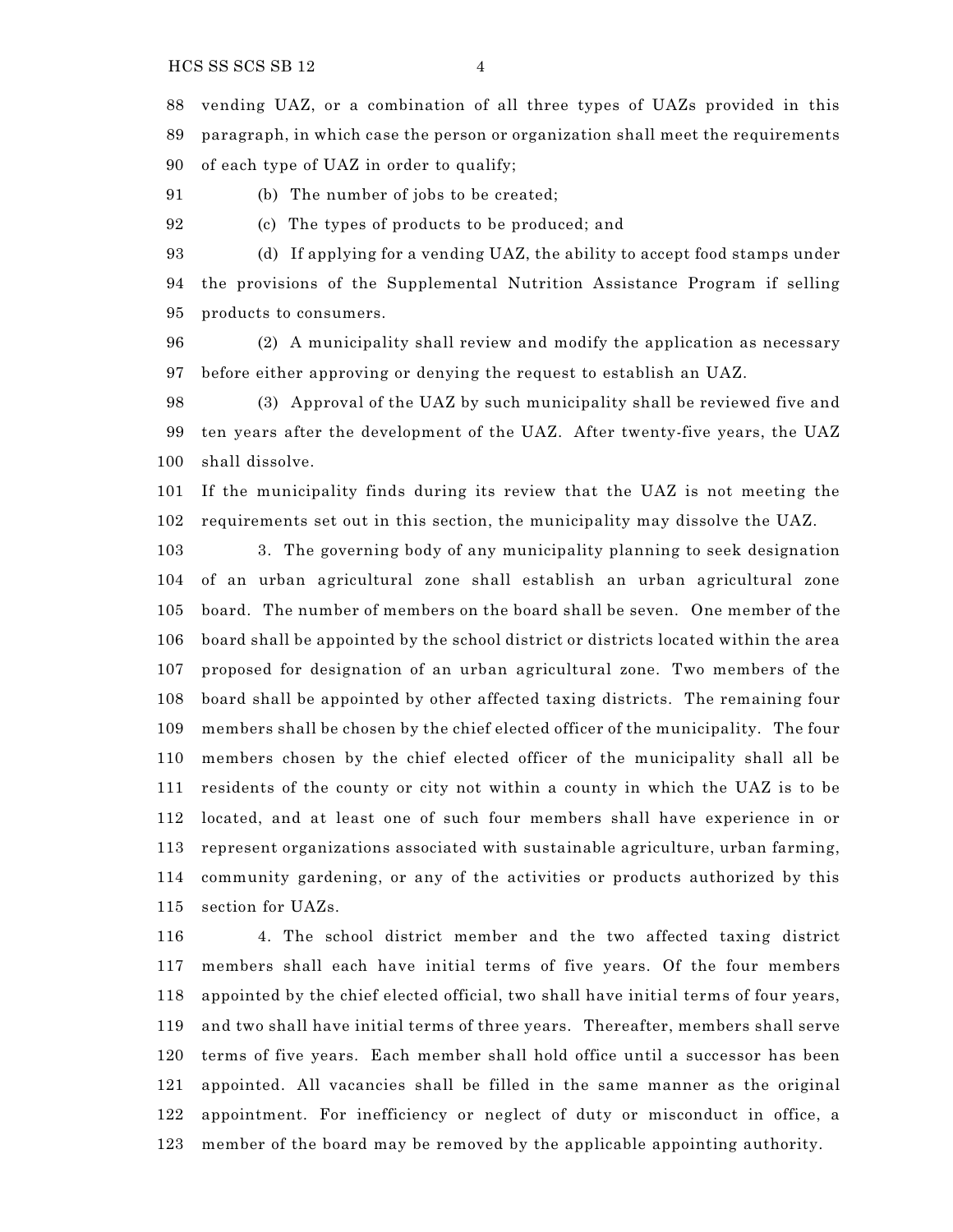5. A majority of the members shall constitute a quorum of such board for the purpose of conducting business and exercising the powers of the board and for all other purposes. Action may be taken by the board upon a vote of a majority of the members present.

 6. The members of the board annually shall elect a chair from among the members.

 7. The role of the board shall be to conduct the activities necessary to advise the governing body on the designation of an urban agricultural zone and any other advisory duties as determined by the governing body. The role of the board after the designation of an urban agricultural zone shall be review and assessment of zone activities.

 8. Prior to the adoption of an ordinance proposing the designation of an urban agricultural zone, the urban agricultural board shall fix a time and place for a public hearing and notify each taxing district located wholly or partially within the boundaries of the proposed urban agricultural zone. The board shall send, by certified mail, a notice of such hearing to all taxing districts and political subdivisions in the area to be affected and shall publish notice of such hearing in a newspaper of general circulation in the area to be affected by the designation at least twenty days prior to the hearing but not more than thirty days prior to the hearing. Such notice shall state the time, location, date, and purpose of the hearing. At the public hearing any interested person or affected taxing district may file with the board written objections to, or comments on, and may be heard orally in respect to, any issues embodied in the notice. The board shall hear and consider all protests, objections, comments, and other evidence presented at the hearing. The hearing may be continued to another date without further notice other than a motion to be entered upon the minutes fixing the time and place of the subsequent hearing.

 9. Following the conclusion of the public hearing required under subsection 8 of this section, the governing authority of the municipality may adopt an ordinance designating an urban agricultural zone.

 10. The real property of the UAZ shall not be subject to assessment or payment of ad valorem taxes on real property imposed by the cities affected by this section, or by the state or any political subdivision thereof, for a period of up to twenty-five years as specified by ordinance under subsection 9 of this section, except to such extent and in such amount as may be imposed upon such real property during such period, as was determined by the assessor of the county in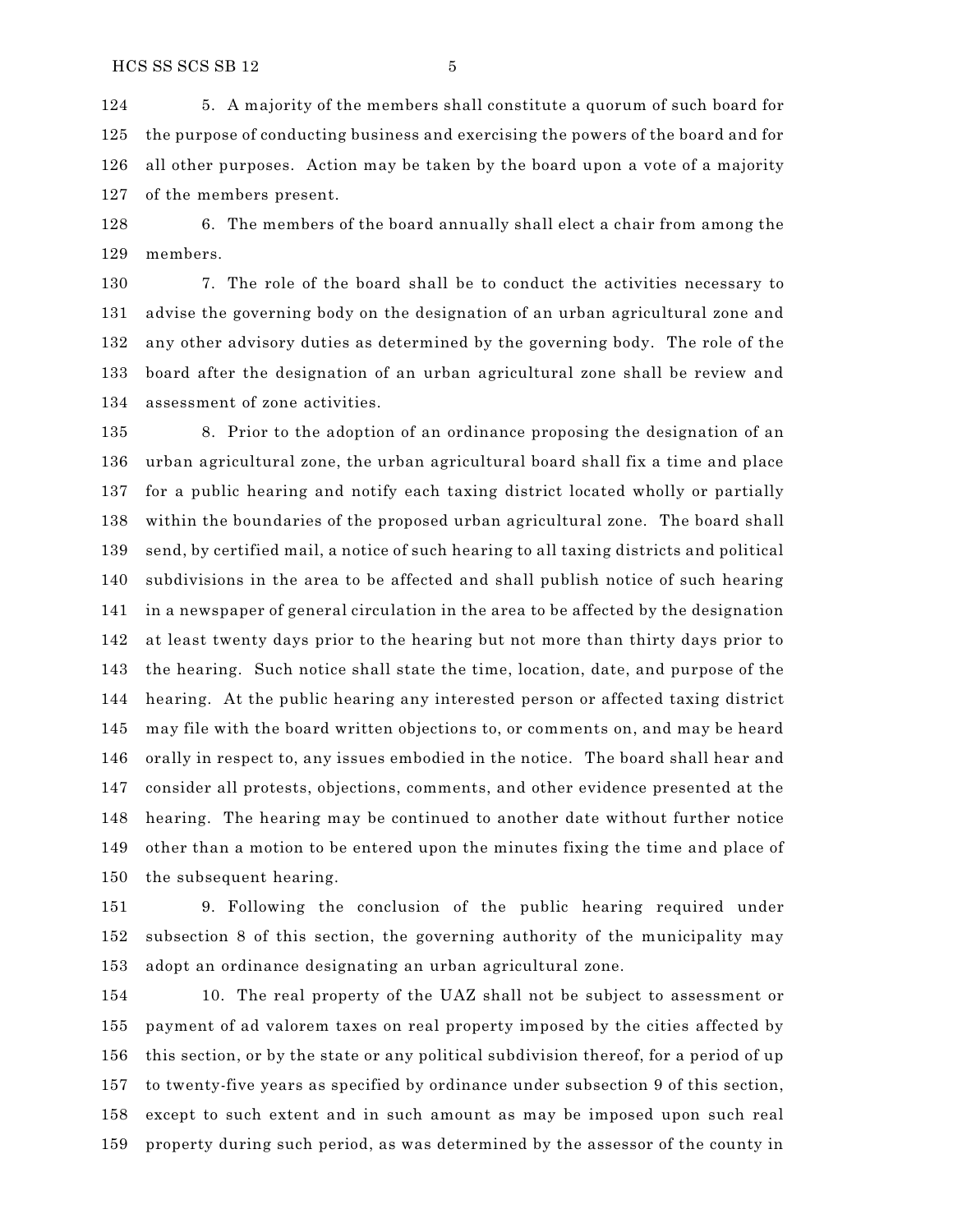which such real property is located, or, if not located within a county, then by the assessor of such city, in an amount not greater than the amount of taxes due and payable thereon during the calendar year preceding the calendar year during which the urban agricultural zone was designated. The amounts of such tax assessments shall not be increased during such period so long as the real property is used in furtherance of the activities provided under the provisions of subdivision **[**(13)**] (15)** of subsection 1 of this section. At the conclusion of the period of abatement provided by the ordinance, the property shall then be reassessed. If only a portion of real property is used as an UAZ, then only that portion of real property shall be exempt from assessment or payment of ad valorem taxes on such property, as provided by this section.

 11. If the water services for the UAZ are provided by the municipality, the municipality may authorize a grower UAZ to pay wholesale water rates**[**. If available,**]** for the cost of water consumed on the UAZ **[**and**]. If available, the UAZ may** pay fifty percent of the standard cost to hook onto the water source.

 12. (1) Any local sales tax revenues received from the sale of agricultural products sold in the UAZ**, or any local sales tax revenues received by a mobile unit associated with a vending UAZ selling agricultural products in the municipality in which the vending UAZ is located,** shall be deposited in the urban agricultural zone fund established in subdivision (2) of this subsection. An amount equal to one percent shall be retained by the director of revenue for deposit in the general revenue fund to offset the costs of collection.

 (2) There is hereby created in the state treasury the "Urban Agricultural Zone Fund", which shall consist of money collected under subdivision (1) of this subsection. The state treasurer shall be custodian of the fund. In accordance with sections 30.170 and 30.180, the state treasurer may approve disbursements. The fund shall be a dedicated fund and, upon appropriation, shall be used for the purposes authorized by this section. Notwithstanding the provisions of section 33.080 to the contrary, any moneys remaining in the fund at the end of the biennium shall not revert to the credit of the general revenue fund. The state treasurer shall invest moneys in the fund in the same manner as other funds are invested. Any interest and moneys earned on such investments shall be credited to the fund. **Fifty percent of fund moneys shall be made available to school districts. The remaining fifty percent of fund moneys shall be allocated to municipalities that have urban agricultural zones based upon the municipality's percentage of local**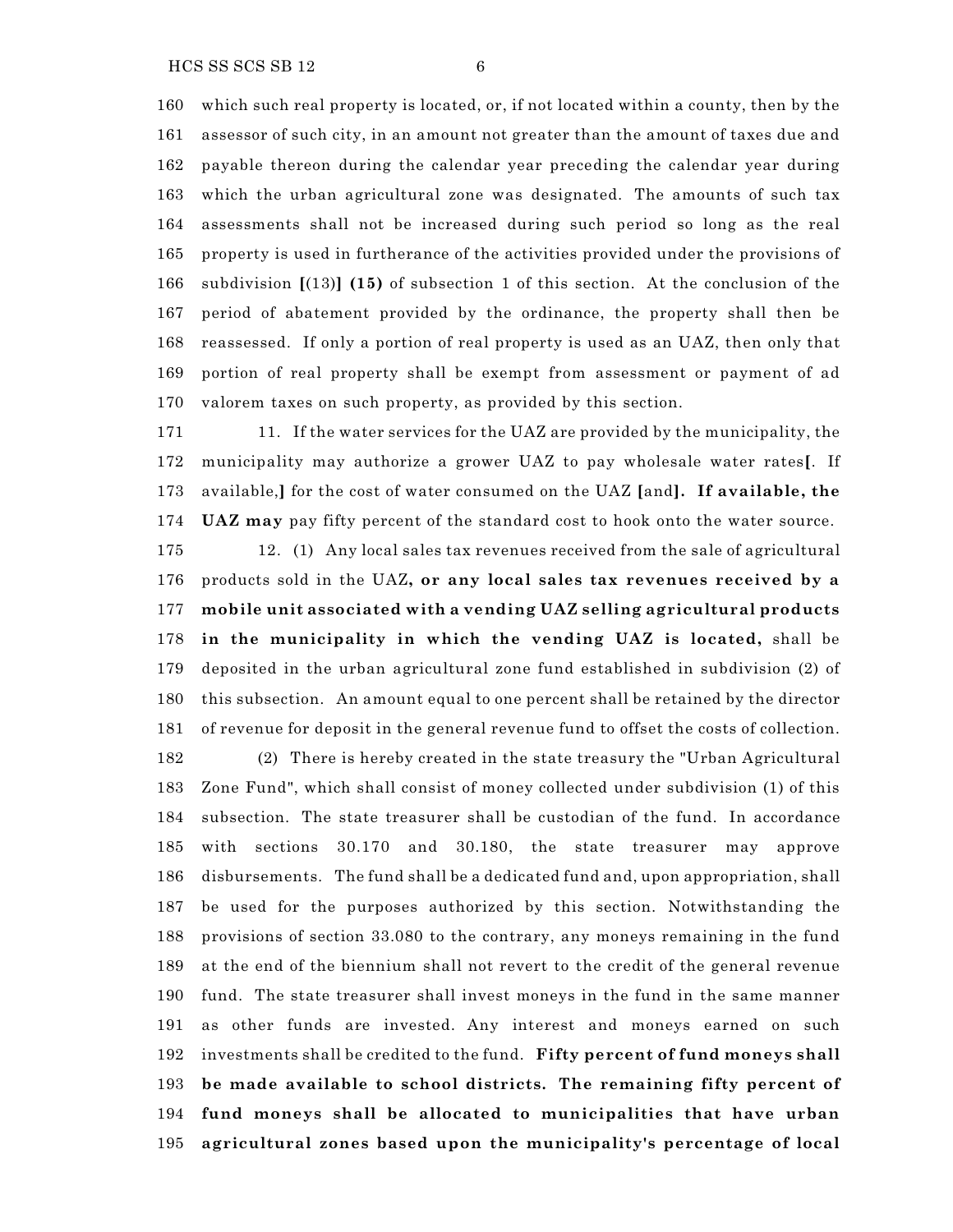**sales tax revenues deposited into the fund. The municipalities shall, upon appropriation, provide fund moneys to urban agricultural zones within the municipality for improvements.** School districts may apply to the department for money in the fund to be used for the development of curriculum on or the implementation of urban farming practices under the guidance of the University of Missouri extension service and a certified vocational agricultural instructor. The funds are to be distributed on a competitive basis within the school district or districts in which the UAZ is located pursuant to rules to be promulgated by the department, with special consideration given to the relative number of students eligible for free and reduced-price lunches 206 attending the schools within such district or districts.

 13. Any rule or portion of a rule, as that term is defined in section 536.010, that is created under the authority delegated in this section shall become effective only if it complies with and is subject to all of the provisions of chapter 536 and, if applicable, section 536.028. This section and chapter 536 are nonseverable and if any of the powers vested with the general assembly pursuant to chapter 536 to review, to delay the effective date, or to disapprove and annul a rule are subsequently held unconstitutional, then the grant of rulemaking authority and any rule proposed or adopted after August 28, 2013, shall be invalid and void.

 14. The provisions of this section shall not apply to any county with a charter form of government and with more than three hundred thousand but fewer than four hundred fifty thousand inhabitants.

275.352. **1.** If a national referendum among beef producers passes and a federal assessment on beef producers is adopted pursuant to federal law, no state fees shall be collected under the provisions of this chapter, in excess of a commensurate amount credited against the obligation to pay any such federal assessment. Upon adoption of the federal assessment, beef shall be exempt from the refund provision of section 275.360.

 **2. Notwithstanding the provisions of subsection 1 of this section to the contrary, a beef commodity council may only collect state fees if a referendum is approved on or after August 28, 2015, in the manner provided under the provisions of subsections 3 to 12 of this section.**

 **3. A beef commodity council established pursuant to the provisions of this chapter may submit to the director a petition approved by a two-thirds vote of the council or signed by twenty-five**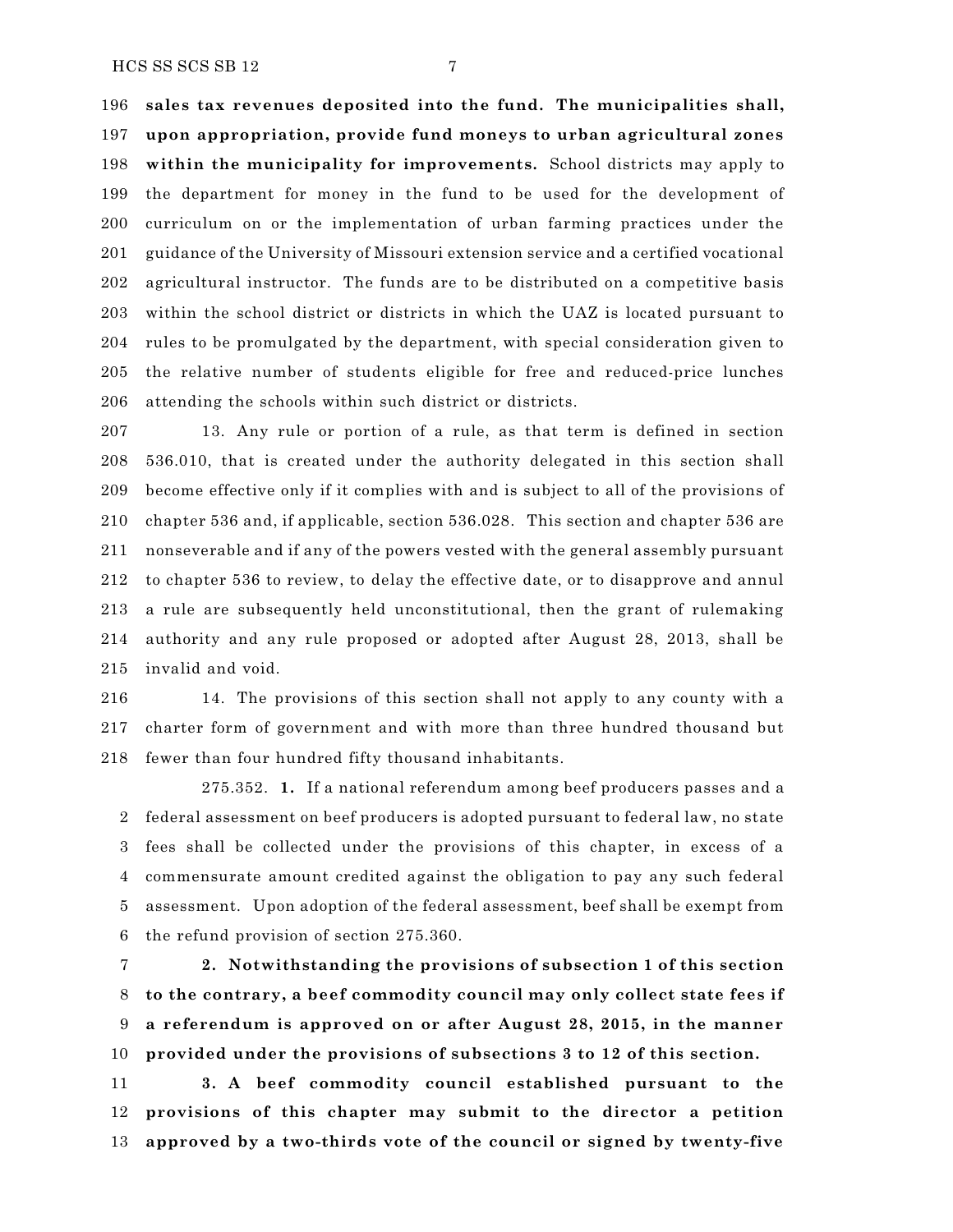$HCS SS SCS SB 12$  8

 **percent of Missouri beef producers to impose or modify a Missouri beef checkoff fee upon beef producers. Any petition submitted to establish or modify a Missouri beef checkoff fee, and the referendum to follow, shall specify the amount and manner of collection of the fee to be assessed. In no case shall the Missouri beef checkoff fee exceed the amount of the federal assessment on beef. Upon receipt of such petition the director shall:**

 **(1) Determine the legal sufficiency of the petition; (2) Establish a list of beef producers or make any such existing**

**list current;**

**(3) Hold a public hearing or hearings on the proposed program;**

**(4) Publish a notice to beef producers advising them:**

**(a) That a petition has been filed with the director;**

 **(b) The time and place or places of the public hearing or hearings; and**

 **(c) That to be eligible to vote in the referendum the producer shall register. The director shall give notice in publications devoted to agriculture which have a total statewide circulation of not less than two hundred twenty-five thousand, at least one month prior to the hearing. The fees for the publication of notice shall be advanced in cash to the director by the beef commodity council and no publication of notice shall be paid for by state funds;**

 **(5) Provide forms to enable producers to register, which forms shall include the producer's name, mailing address, and the yearly average quantity of beef cattle sold by him or her in the three years preceding the date of the notice, or in such lesser period as a producer has sold beef cattle;**

 **(6) Approve the petition, in whole or as revised, or disapprove the petition depending upon the determinations made after public hearing;**

 **(7) After approval of a petition, hold a referendum among the beef producers to determine whether or not the Missouri beef checkoff fee shall be imposed.**

 **4. The director shall determine the sufficiency of the petition within twenty-one days after it is submitted to him or her and shall publish notice of the public hearing and registration requirements giving at least ten days' notice prior to public hearing and thirty days'**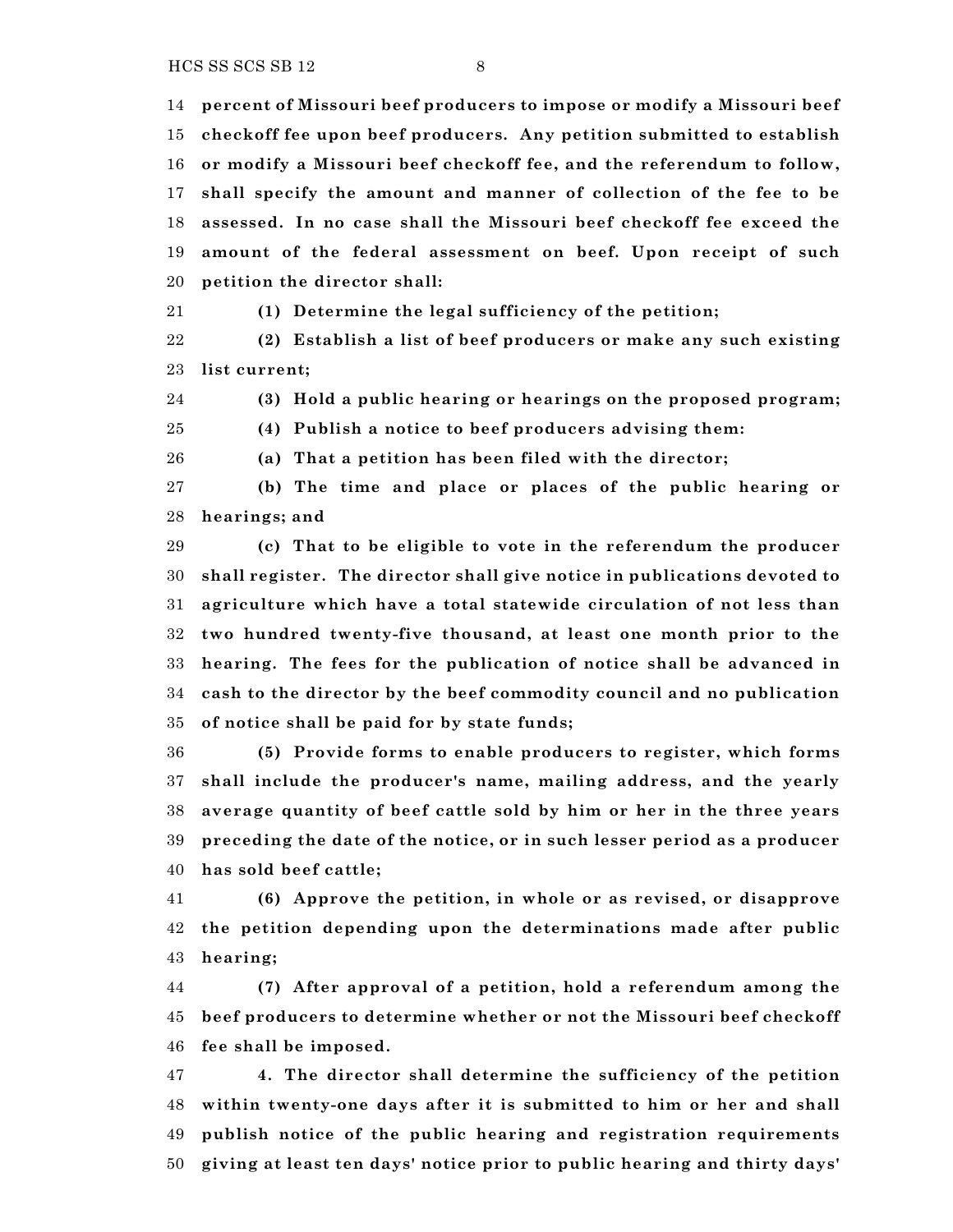**notice to register prior to the referendum.**

 **5. If a majority of the votes cast are in favor of adoption, and if those producers voting in favor of adoption represent a majority of the production of all registered producers casting votes, the petition is adopted.**

 **6. If the required percentage by number and by production of those voting is in favor of the adoption of the proposal in the petition, the director shall declare the proposal to be adopted.**

 **7. A proposal to change the amount of the fee to be collected or to make other changes may be made by a two-thirds vote of the council or by petition of twenty-five percent of the commodity producers. The proposal shall then be submitted to referendum under which the same percentages by number and production shall be required for approval as were required for establishment of the original merchandising program. However, the council, by two-thirds vote, may lower the amount of the fee to be collected, or may thereafter increase the amount of the fee to not more than the rate originally approved without a referendum vote. Such increase or decrease of fees shall not become effective except at the beginning of the next state fiscal year.**

 **8. A proposal to terminate the Missouri beef checkoff fee may be made by a majority of the council or by petition of ten percent of the registered beef producers. The proposed termination shall be submitted to referendum under which a simple majority of those voting shall be required for termination.**

 **9. No referendum to change the amount of fee, or to make other major changes may be held within twelve months of a referendum conducted for a similar purpose.**

 **10. Fees collected pursuant to this section shall be collected in the same manner as that used to collect the federal assessment on beef. The department shall keep and account for the state and federal assessments separately. State fees collected pursuant to this section shall be subject to the refund provision provided under section 275.360.**

 **11. Notwithstanding the provisions of section 275.350 to the contrary, fees imposed under this section shall be collected and remitted to the Missouri Beef Industry Council, which shall deposit such fees in a separate account from all other funds. Funds derived from the fees established under this section shall only be used to**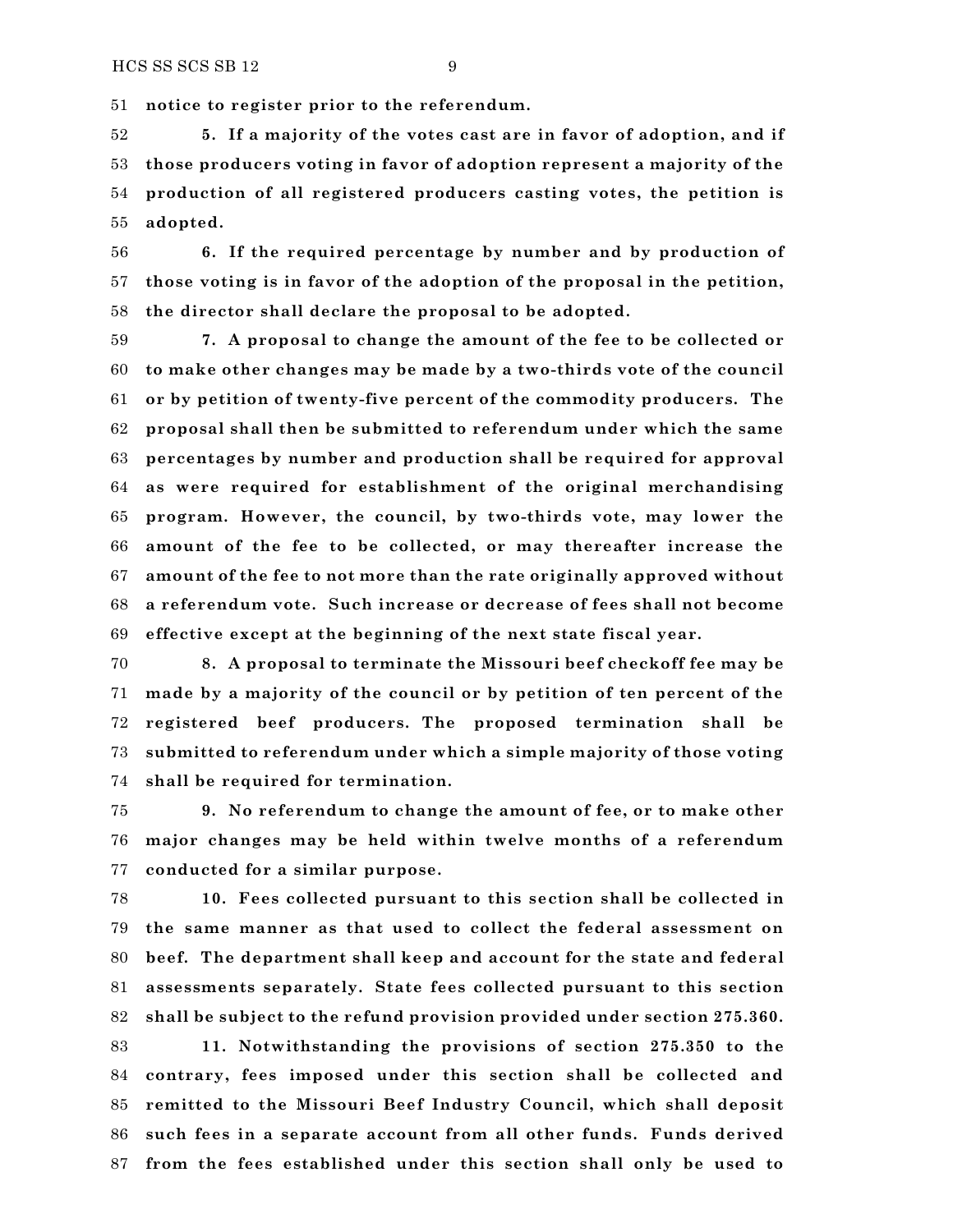**research, market, educate, and promote beef products and production. 12. The department may adopt such rules, statements of policy, procedures, forms, and guidelines as may be necessary to carry out the provisions of this section. Any rule or portion of a rule, as that term is defined in section 536.010 that is created under the authority delegated in this section shall become effective only if it complies with and is subject to all of the provisions of chapter 536, and, if applicable, section 536.028. This section and chapter 536 are nonseverable and if any of the powers vested with the general assembly pursuant to chapter 536, to review, to delay the effective date, or to disapprove and annul a rule are subsequently held unconstitutional, then the grant of rulemaking authority and any rule proposed or adopted after August 28, 2015, shall be invalid and void.**

277.040. 1. Any person engaged in establishing or operating a livestock sale or market for the purpose aforesaid shall file with the state veterinarian of the state department of agriculture an application for a license to transact such business under the provisions of this chapter. The application shall state the nature of the business and the city, township and county, and the complete post office address at which the business is to be conducted, together with any additional information that the state veterinarian requires, and a separate license shall be secured for each place where a sale is to be conducted such as is defined and required to be licensed under the provisions of this chapter.

 2. The state veterinarian shall then issue to the applicant a license upon payment of an annual license fee to be fixed by rule or regulation entitling the applicant to conduct a livestock sale or market for the period of the license year or for any unexpired portion thereof, unless the license is revoked as herein provided.

 3. All license fees collected under this chapter **shall not yield revenue greater than the total cost of administering this chapter during the ensuing year. All license fees collected** shall be made payable to the order of the state treasurer and deposited with him to the credit of the "Livestock Sales and Markets Fees Fund" hereby created, subject to appropriation by the general assembly, to inure to the use and benefit of the animal health division of the department of agriculture.

 4. No business entity, whether a proprietorship, partnership or corporation shall be issued a livestock market license if any such proprietor,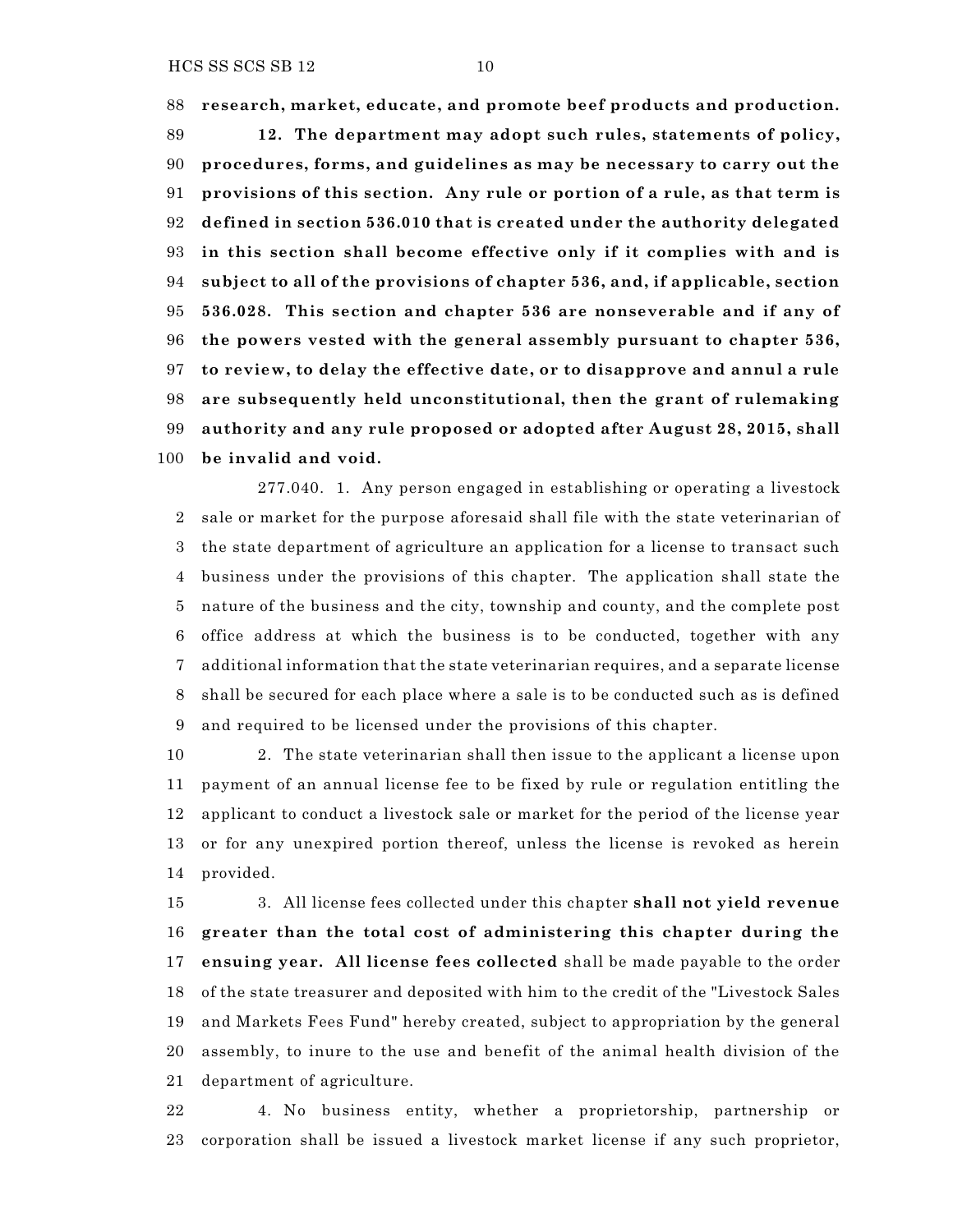partner or, if a corporation, any officer or major shareholder thereof, participated in the violation of any provision of this chapter within the preceding five years, which resulted in the revocation of a livestock market license.

281.065. 1. The director shall not issue a certified commercial applicator's license until the applicant or the employer of the applicant has furnished evidence of financial responsibility with the director consisting either of a surety bond or a liability insurance policy or certification thereof, protecting persons who may suffer legal damages as a result of the operations of the applicant; except that, such surety bond or liability insurance policy need not apply to damages or injury to crops, plants or land being worked upon by the applicant. **Following the receipt of the initial license, the certified commercial applicator shall not be required to furnish evidence of financial responsibility to the department for the purpose of license renewal unless upon request. Annual renewals for surety bonds or liability insurance shall be maintained at the business location from which the certified commercial applicator is licensed. Valid surety bonds or liability insurance certificates shall be available for inspection by the director or his or her designee at a reasonable time during regular business hours or, upon a request in writing, the director shall be furnished a copy of the surety bond or liability insurance certificate within ten working days of receipt of the request.**

 2. The amount of the surety bond or liability insurance required by this section shall be not less than **[**twenty-five**] fifty** thousand dollars **[**for property damage and bodily injury insurance, each separately and**]** for each occurrence. Such surety bond or liability insurance shall be maintained at not less than that sum at all times during the licensed period. The director shall be notified **by the surety or insurer** within twenty days prior to any **cancellation or** reduction **[**at the request of the bond- or policyholder or any cancellation of such**] of the** surety bond or liability insurance **[**by the surety or insurer, as long as the total and aggregate of the surety and insurer for all claims shall be limited to the face of the bond or liability insurance policy**]**. If the surety bond or liability insurance policy which provides the financial responsibility for the **[**applicant**] certified commercial applicator** is provided by the employer of the **[**applicant**] certified commercial applicator**, the employer of the **[**applicant**] certified commercial applicator** shall immediately notify the director upon the termination of the employment of the **[**applicant**] certified**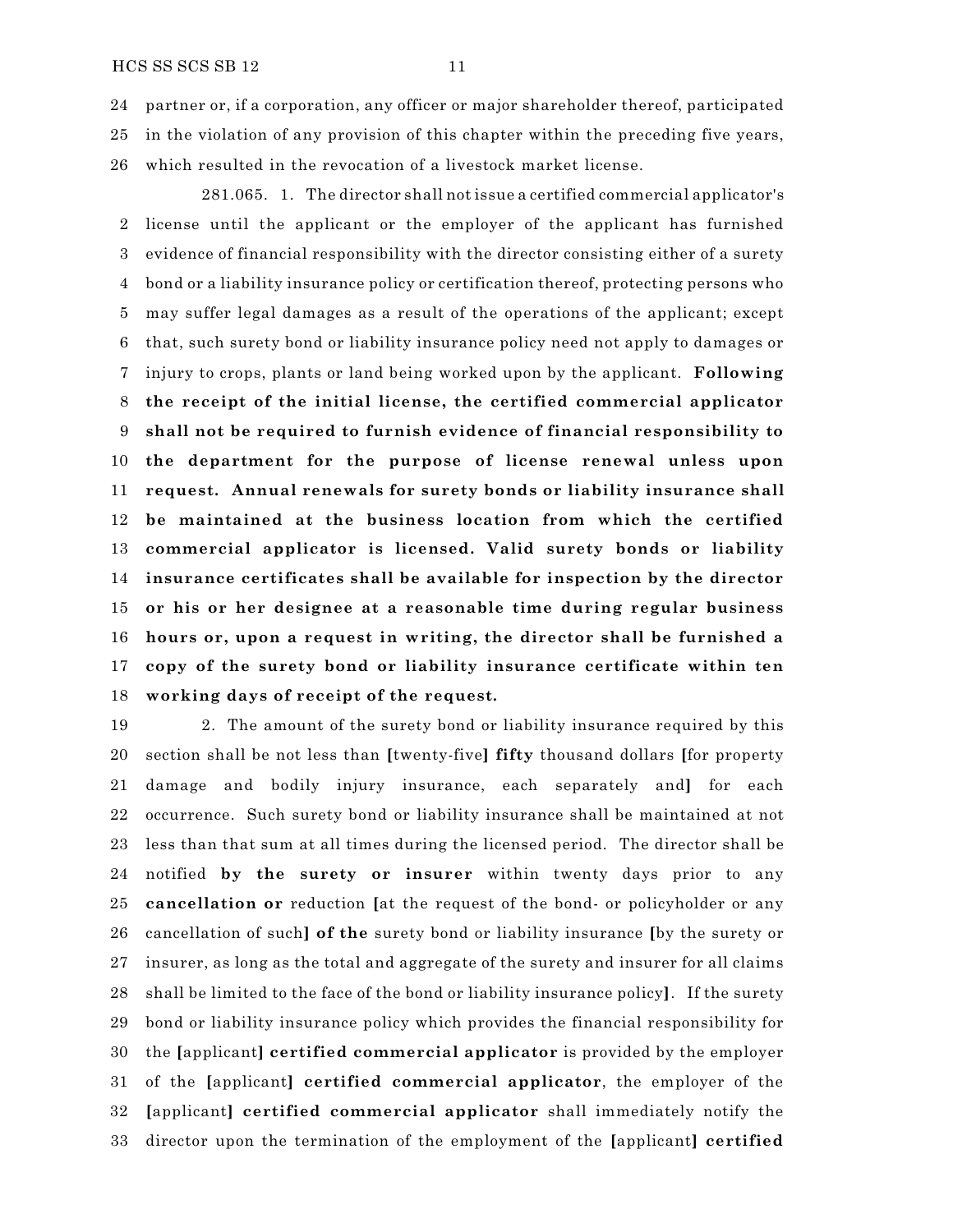**commercial applicator** or when a condition exists under which the **[**applicant**] certified commercial applicator** is no longer provided bond or insurance coverage by the employer. The **[**applicant**] certified commercial applicator** shall then immediately execute a surety bond or an insurance policy to cover the financial responsibility requirements of this section and **[**shall furnish the director with evidence of financial responsibility as required by this section**] the certified commercial applicator or the applicator's employer shall maintain the surety bond or liability insurance certificate at the business location from which the certified commercial applicator is licensed**. The director may accept a liability insurance policy or surety bond in the proper sum which has a deductible clause in an amount not exceeding one thousand dollars; except that, if the bond- or policyholder has not satisfied the requirement of the deductible amount in any prior legal claim, such deductible clause shall not be accepted by the director unless the bond- or policyholder **[**furnishes the director with**] executes and maintains** a surety bond or liability insurance which shall satisfy the amount of the deductible as to all claims that may arise in his **or her** application of pesticides.

 3. If the surety **[**furnished**]** becomes unsatisfactory, the bond- or policyholder shall**[**, upon notice,**]** immediately execute a new bond or insurance **policy** and **maintain the surety bond or liability insurance certificate at the business location from which the certified commercial applicator is licensed, and** if he **or she** fails to do so, the director shall cancel his **or her** license, or deny the license of an applicant, and give him **or her** notice of cancellation or denial, and it shall be unlawful thereafter for the applicant to engage in the business of using pesticides until the bond or insurance is brought into compliance with the requirements of subsection 1 of this section. If the bond- or policyholder does not execute a new bond or insurance policy within sixty days of expiration of such bond or policy, the licensee shall be required to satisfy all the requirements for licensure as if never before licensed.

 4. Nothing in sections 281.010 to 281.115 shall be construed to relieve any person from liability for any damage to the person or lands of another caused by the use of pesticides even though such use conforms to the rules and regulations of the director.

304.180. 1. No vehicle or combination of vehicles shall be moved or operated on any highway in this state having a greater weight than twenty thousand pounds on one axle, no combination of vehicles operated by transporters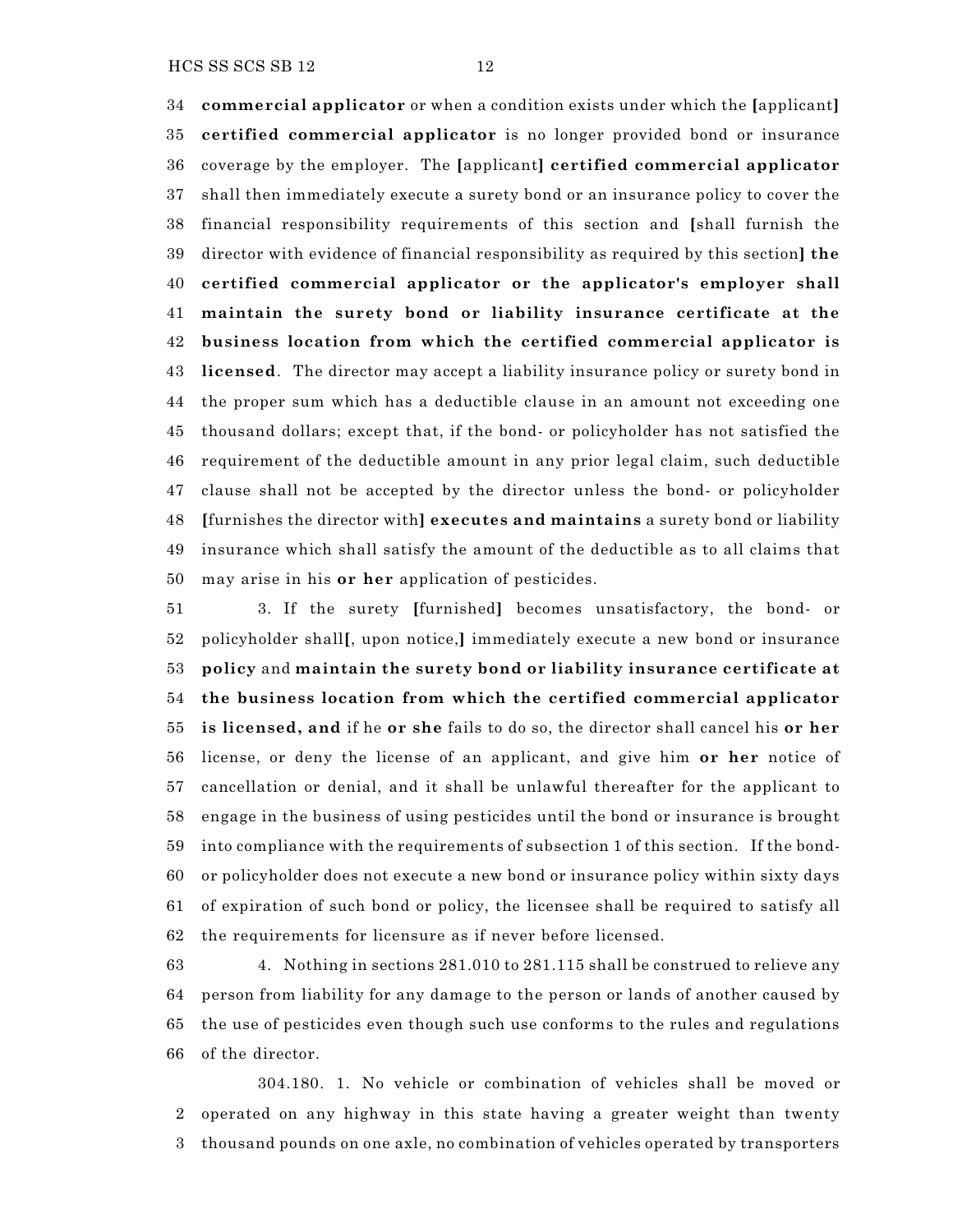of general freight over regular routes as defined in section 390.020 shall be moved or operated on any highway of this state having a greater weight than the vehicle manufacturer's rating on a steering axle with the maximum weight not to exceed twelve thousand pounds on a steering axle, and no vehicle shall be moved or operated on any state highway of this state having a greater weight than thirty-four thousand pounds on any tandem axle; the term "tandem axle" shall mean a group of two or more axles, arranged one behind another, the distance between the extremes of which is more than forty inches and not more than ninety-six inches apart.

 2. An "axle load" is defined as the total load transmitted to the road by all wheels whose centers are included between two parallel transverse vertical planes forty inches apart, extending across the full width of the vehicle.

 3. Subject to the limit upon the weight imposed upon a highway of this state through any one axle or on any tandem axle, the total gross weight with load imposed by any group of two or more consecutive axles of any vehicle or combination of vehicles shall not exceed the maximum load in pounds as set forth in the following table:

Distance in feet between the extremes

of any group of two or more consecutive

axles, measured to the nearest foot,

| 24       | except where indicated otherwise |         |          | Maximum load in pounds |          |         |  |
|----------|----------------------------------|---------|----------|------------------------|----------|---------|--|
| 25       | feet                             | 2 axles | 3 a xles | 4 axles                | 5 a xles | 6 axles |  |
| 26       | $\overline{4}$                   | 34,000  |          |                        |          |         |  |
| 27       | $\bf 5$                          | 34,000  |          |                        |          |         |  |
| $\bf 28$ | $\,6\,$                          | 34,000  |          |                        |          |         |  |
| 29       | $\!\!7$                          | 34,000  |          |                        |          |         |  |
| 30       | $\,8\,$                          | 34,000  | 34,000   |                        |          |         |  |
| 31       | More than 8                      | 38,000  | 42,000   |                        |          |         |  |
| $32\,$   | $\boldsymbol{9}$                 | 39,000  | 42,500   |                        |          |         |  |
| 33       | 10                               | 40,000  | 43,500   |                        |          |         |  |
| 34       | 11                               | 40,000  | 44,000   |                        |          |         |  |
| 35       | 12                               | 40,000  | 45,000   | 50,000                 |          |         |  |
| 36       | 13                               | 40,000  | 45,500   | 50,500                 |          |         |  |
| 37       | 14                               | 40,000  | 46,500   | 51,500                 |          |         |  |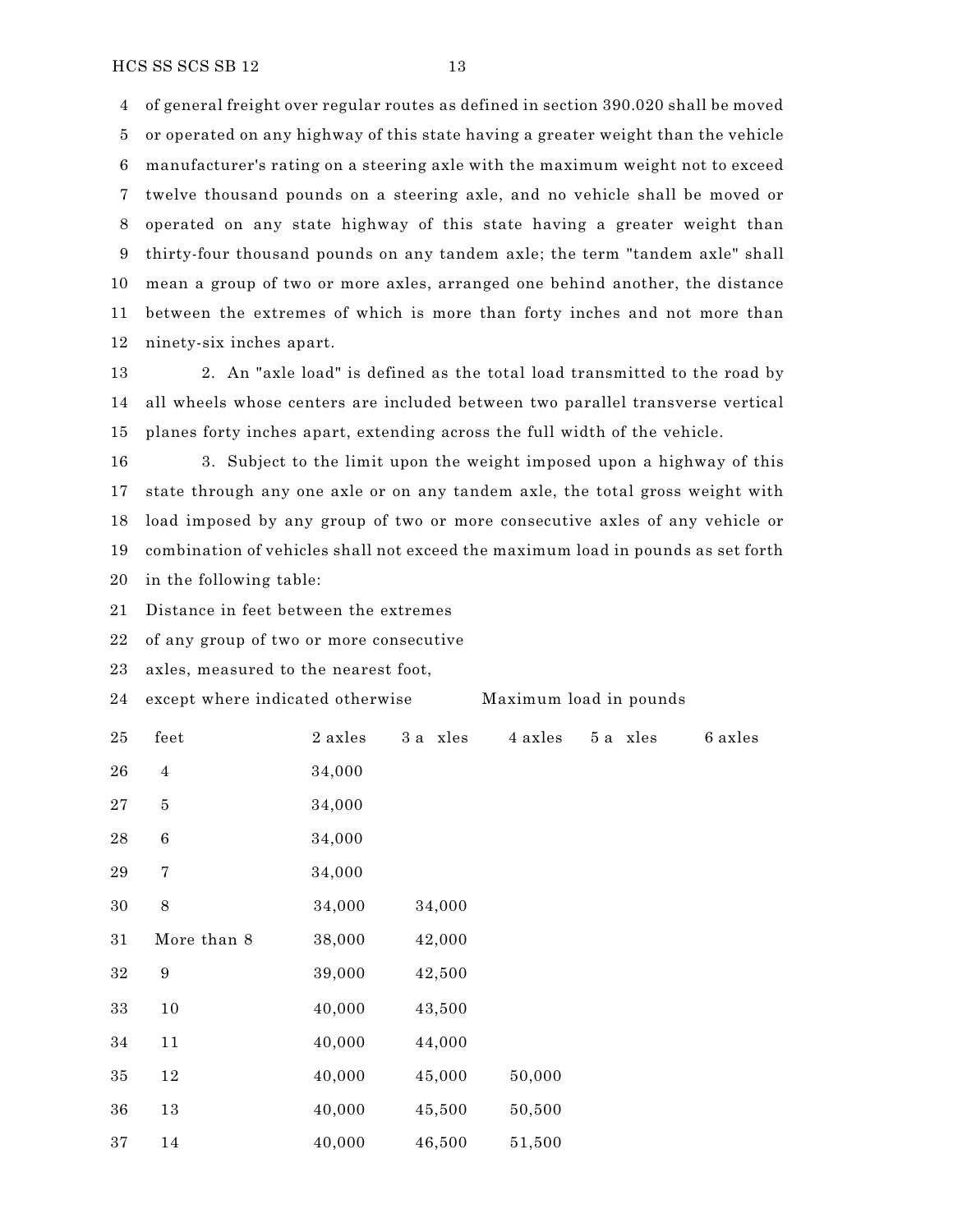$HCS SS SCS SB 12$  14

| 38     | 15          | 40,000 | 47,000 | 52,000 |        |        |
|--------|-------------|--------|--------|--------|--------|--------|
| 39     | 16          | 40,000 | 48,000 | 52,500 | 58,000 |        |
| 40     | 17          | 40,000 | 48,500 | 53,500 | 58,500 |        |
| 41     | 18          | 40,000 | 49,500 | 54,000 | 59,000 |        |
| 42     | 19          | 40,000 | 50,000 | 54,500 | 60,000 |        |
| 43     | $2\sqrt{0}$ | 40,000 | 51,000 | 55,500 | 60,500 | 66,000 |
| 44     | 21          | 40,000 | 51,500 | 56,000 | 61,000 | 66,500 |
| 45     | $\bf{22}$   | 40,000 | 52,500 | 56,500 | 61,500 | 67,000 |
| 46     | 23          | 40,000 | 53,000 | 57,500 | 62,500 | 68,000 |
| 47     | 24          | 40,000 | 54,000 | 58,000 | 63,000 | 68,500 |
| 48     | $25\,$      | 40,000 | 54,500 | 58,500 | 63,500 | 69,000 |
| 49     | 26          | 40,000 | 55,500 | 59,500 | 64,000 | 69,500 |
| 50     | 27          | 40,000 | 56,000 | 60,000 | 65,000 | 70,000 |
| 51     | $\bf{28}$   | 40,000 | 57,000 | 60,500 | 65,500 | 71,000 |
| 52     | 29          | 40,000 | 57,500 | 61,500 | 66,000 | 71,500 |
| $53\,$ | $30\,$      | 40,000 | 58,500 | 62,000 | 66,500 | 72,000 |
| 54     | 31          | 40,000 | 59,000 | 62,500 | 67,500 | 72,500 |
| 55     | $32\,$      | 40,000 | 60,000 | 63,500 | 68,000 | 73,000 |
| 56     | $3\sqrt{3}$ | 40,000 | 60,000 | 64,000 | 68,500 | 74,000 |
| 57     | 34          | 40,000 | 60,000 | 64,500 | 69,000 | 74,500 |
| 58     | 35          | 40,000 | 60,000 | 65,500 | 70,000 | 75,000 |
| 59     | 36          |        | 60,000 | 66,000 | 70,500 | 75,500 |
| 60     | $3\,7$      |        | 60,000 | 66,500 | 71,000 | 76,000 |
| 61     | $38\,$      |        | 60,000 | 67,500 | 72,000 | 77,000 |
| 62     | 39          |        | 60,000 | 68,000 | 72,500 | 77,500 |
| 63     | 40          |        | 60,000 | 68,500 | 73,000 | 78,000 |
| 64     | 41          |        | 60,000 | 69,500 | 73,500 | 78,500 |
| 65     | $42\,$      |        | 60,000 | 70,000 | 74,000 | 79,000 |
| 66     | 43          |        | 60,000 | 70,500 | 75,000 | 80,000 |
| 67     | 44          |        | 60,000 | 71,500 | 75,500 | 80,000 |
| 68     | 45          |        | 60,000 | 72,000 | 76,000 | 80,000 |
| 69     | 46          |        | 60,000 | 72,500 | 76,500 | 80,000 |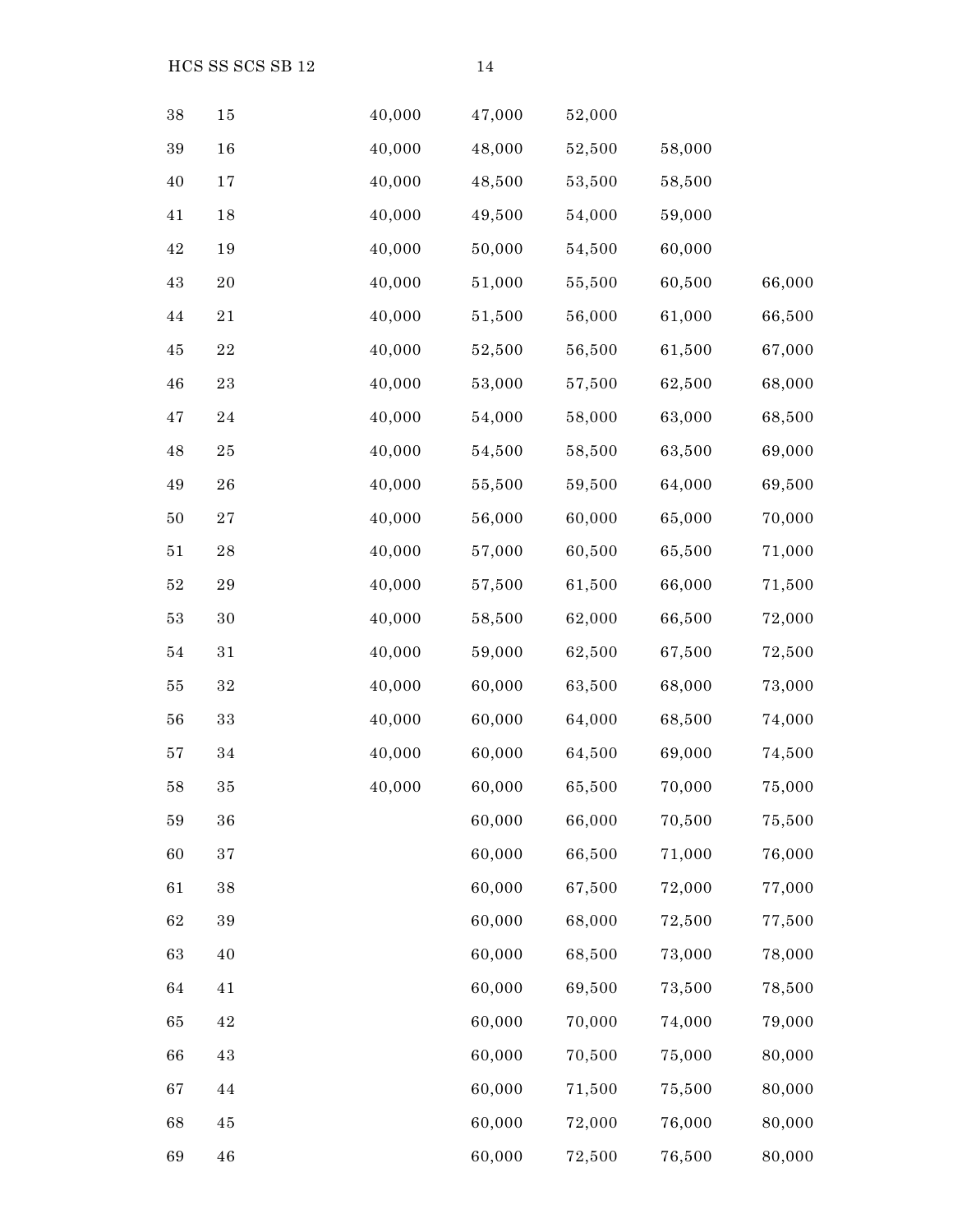$HCS SS SCS SB 12$  15

| 70 | 47 | 60,000 | 73,500 | 77,500 | 80,000 |
|----|----|--------|--------|--------|--------|
| 71 | 48 | 60,000 | 74,000 | 78,000 | 80,000 |
| 72 | 49 | 60,000 | 74,500 | 78,500 | 80,000 |
| 73 | 50 | 60,000 | 75,500 | 79,000 | 80,000 |
| 74 | 51 | 60,000 | 76,000 | 80,000 | 80,000 |
| 75 | 52 | 60,000 | 76,500 | 80,000 | 80,000 |
| 76 | 53 | 60,000 | 77,500 | 80,000 | 80,000 |
| 77 | 54 | 60,000 | 78,000 | 80,000 | 80,000 |
| 78 | 55 | 60,000 | 78,500 | 80,000 | 80,000 |
| 79 | 56 | 60,000 | 79,500 | 80,000 | 80,000 |
| 80 | 57 | 60,000 | 80,000 | 80,000 | 80,000 |

 Notwithstanding the above table, two consecutive sets of tandem axles may carry a gross load of thirty-four thousand pounds each if the overall distance between the first and last axles of such consecutive sets of tandem axles is thirty-six feet or more.

 4. Whenever the state highways and transportation commission finds that any state highway bridge in the state is in such a condition that use of such bridge by vehicles of the weights specified in subsection 3 of this section will endanger the bridge, or the users of the bridge, the commission may establish maximum weight limits and speed limits for vehicles using such bridge. The governing body of any city or county may grant authority by act or ordinance to the state highways and transportation commission to enact the limitations established in this section on those roadways within the purview of such city or county. Notice of the weight limits and speed limits established by the commission shall be given by posting signs at a conspicuous place at each end of any such bridge.

 5. Nothing in this section shall be construed as permitting lawful axle loads, tandem axle loads or gross loads in excess of those permitted under the provisions of Section 127 of Title 23 of the United States Code.

 6. Notwithstanding the weight limitations contained in this section, any vehicle or combination of vehicles operating on highways other than the interstate highway system may exceed single axle, tandem axle and gross weight limitations in an amount not to exceed two thousand pounds. However, total gross weight shall not exceed eighty thousand pounds, except as provided in subsections 9 and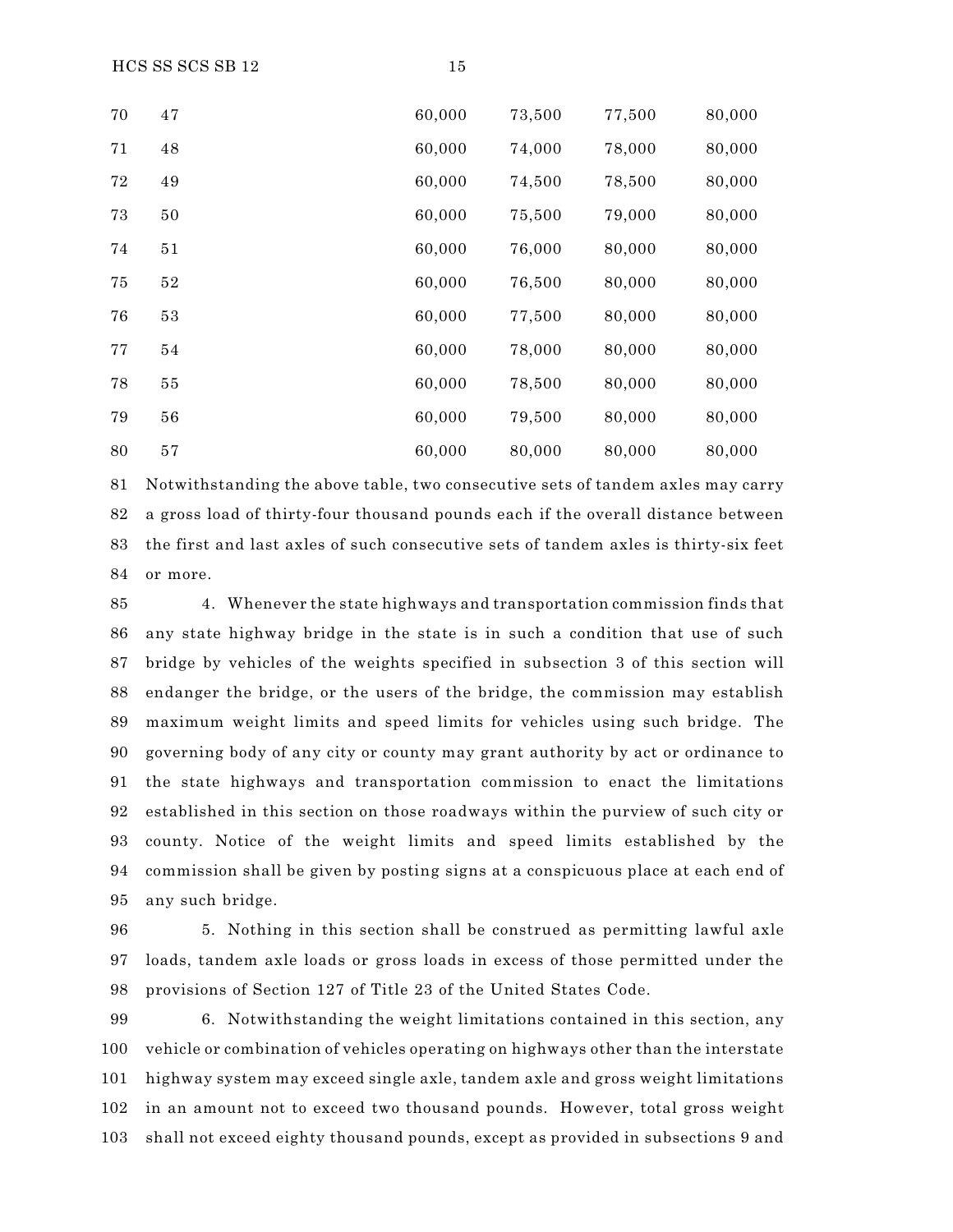10 of this section.

 7. Notwithstanding any provision of this section to the contrary, the department of transportation shall issue a single-use special permit, or upon request of the owner of the truck or equipment, shall issue an annual permit, for the transporting of any concrete pump truck or well-drillers' equipment. The department of transportation shall set fees for the issuance of permits pursuant to this subsection. Notwithstanding the provisions of section 301.133, concrete pump trucks or well-drillers' equipment may be operated on state-maintained roads and highways at any time on any day.

 8. Notwithstanding the provision of this section to the contrary, the maximum gross vehicle limit and axle weight limit for any vehicle or combination of vehicles equipped with an idle reduction technology may be increased by a quantity necessary to compensate for the additional weight of the idle reduction system as provided for in 23 U.S.C. Section 127, as amended. In no case shall the additional weight increase allowed by this subsection be greater than five hundred fifty pounds. Upon request by an appropriate law enforcement officer, the vehicle operator shall provide proof that the idle reduction technology is fully functional at all times and that the gross weight increase is not used for any purpose other than for the use of idle reduction technology.

 9. **[**Notwithstanding subsection 3 of this section or any other provision of law to the contrary, the total gross weight of any vehicle or combination of vehicles hauling livestock may be as much as, but shall not exceed, eighty-five thousand five hundred pounds while operating on U.S. Highway 36 from St. Joseph to U.S. Highway 63, on U.S. Highway 65 from the Iowa state line to U.S. Highway 36, and on U.S. Highway 63 from the Iowa state line to U.S. Highway 36, and on U.S. Highway 63 from U.S. Highway 36 to Missouri Route 17. The provisions of this subsection shall not apply to vehicles operated on the Dwight D. Eisenhower System of Interstate and Defense Highways.

 10.**]** Notwithstanding any provision of this section or any other law to the contrary, the total gross weight of any vehicle or combination of vehicles hauling milk**,** from a farm to a processing facility **or livestock** may be as much as, but shall not exceed, eighty-five thousand five hundred pounds while operating on highways other than the interstate highway system. The provisions of this subsection shall not apply to vehicles operated and operating on the Dwight D. Eisenhower System of Interstate and Defense Highways.

**[**11.**] 10. Notwithstanding any provision of this section or any**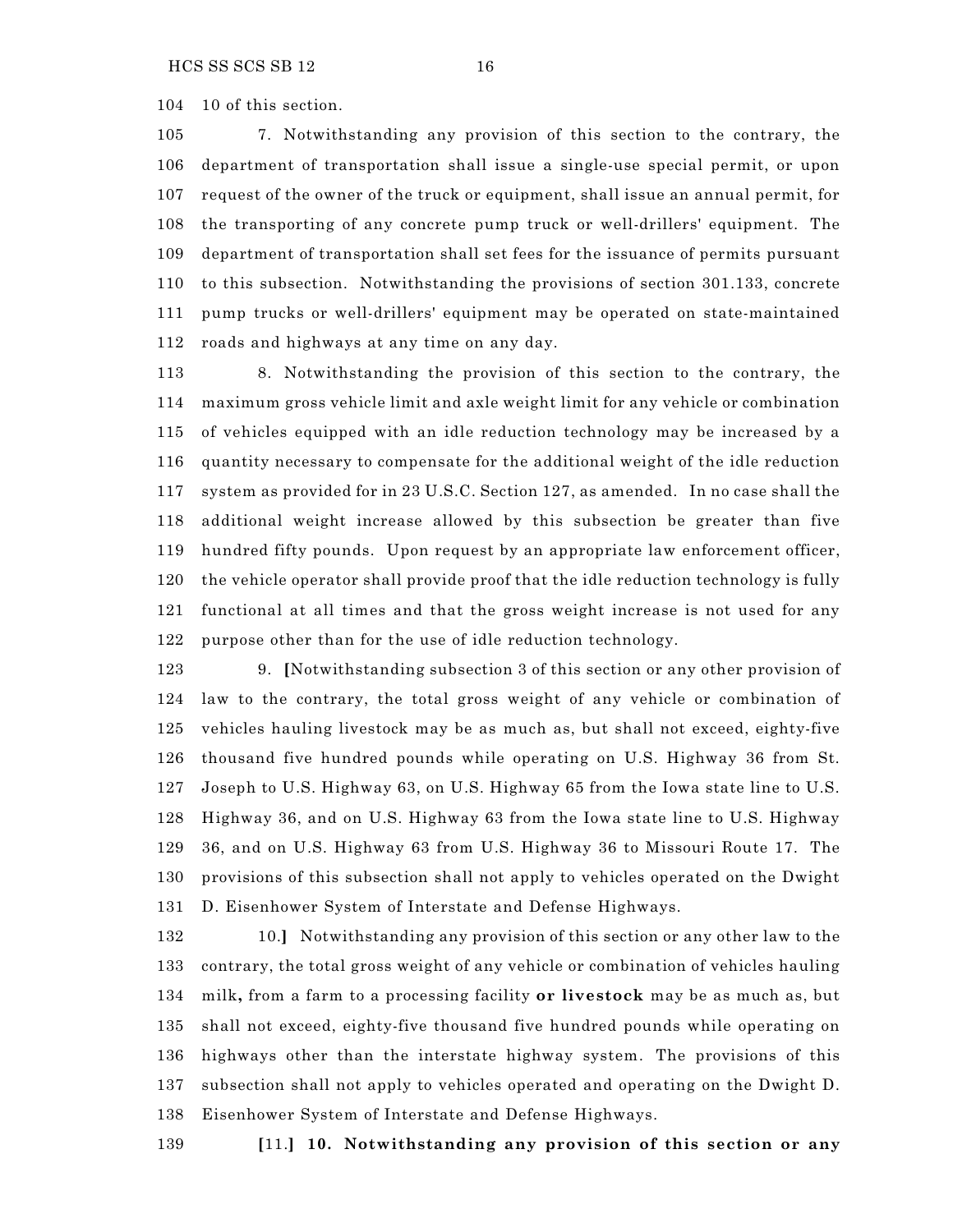HCS SS SCS SB 12 17

 **other law to the contrary, any vehicle or combination of vehicles hauling grain or grain co-products during times of harvest may be as much as, but not exceeding, ten percent over the maximum weight limitation allowable under subsection 3 of this section while operating on highways other than the interstate highway system. The provisions of this subsection shall not apply to vehicles operated and operating on the Dwight D. Eisenhower System of Interstate and Defense Highways.**

 **11.** Notwithstanding any provision of this section or any other law to the contrary, the department of transportation shall issue emergency utility response permits for the transporting of utility wires or cables, poles, and equipment needed for repair work immediately following a disaster where utility service has been disrupted. Under exigent circumstances, verbal approval of such operation may be made either by the motor carrier compliance supervisor or other designated motor carrier services representative. Utility vehicles and equipment used to assist utility companies granted special permits under this subsection may be operated and transported on state-maintained roads and highways at any time on any day. The department of transportation shall promulgate all necessary rules and regulations for the administration of this section. Any rule or portion of a rule, as that term is defined in section 536.010, that is created under the authority delegated in this section shall become effective only if it complies with and is subjectall of the provisions of chapter 536 and, if applicable, section 536.028. This section and chapter 536 are nonseverable and if any of the powers vested with the general assembly pursuant to chapter 536 to review, to delay the effective date, or to disapprove and annul a rule are subsequently held unconstitutional, then the grant of rulemaking authority and any rule proposed or adopted after August 28, 2014, shall be invalid and void.

**414.300. 1. No later than January 1, 2016, the department of agriculture shall propose a rule regarding renewable fuels and the labeling of motor fuel pumps.**

 **2. Any rule or portion of a rule, as that term is defined in section 536.010, that is created under the authority delegated in this section shall become effective only if it complies with and is subject to all of the provisions of chapter 536 and, if applicable, section 536.028. This section and chapter 536 are nonseverable, and if any of the powers vested with the general assembly under chapter 536 to review, to delay the effective date, or to disapprove and annul a rule are subsequently**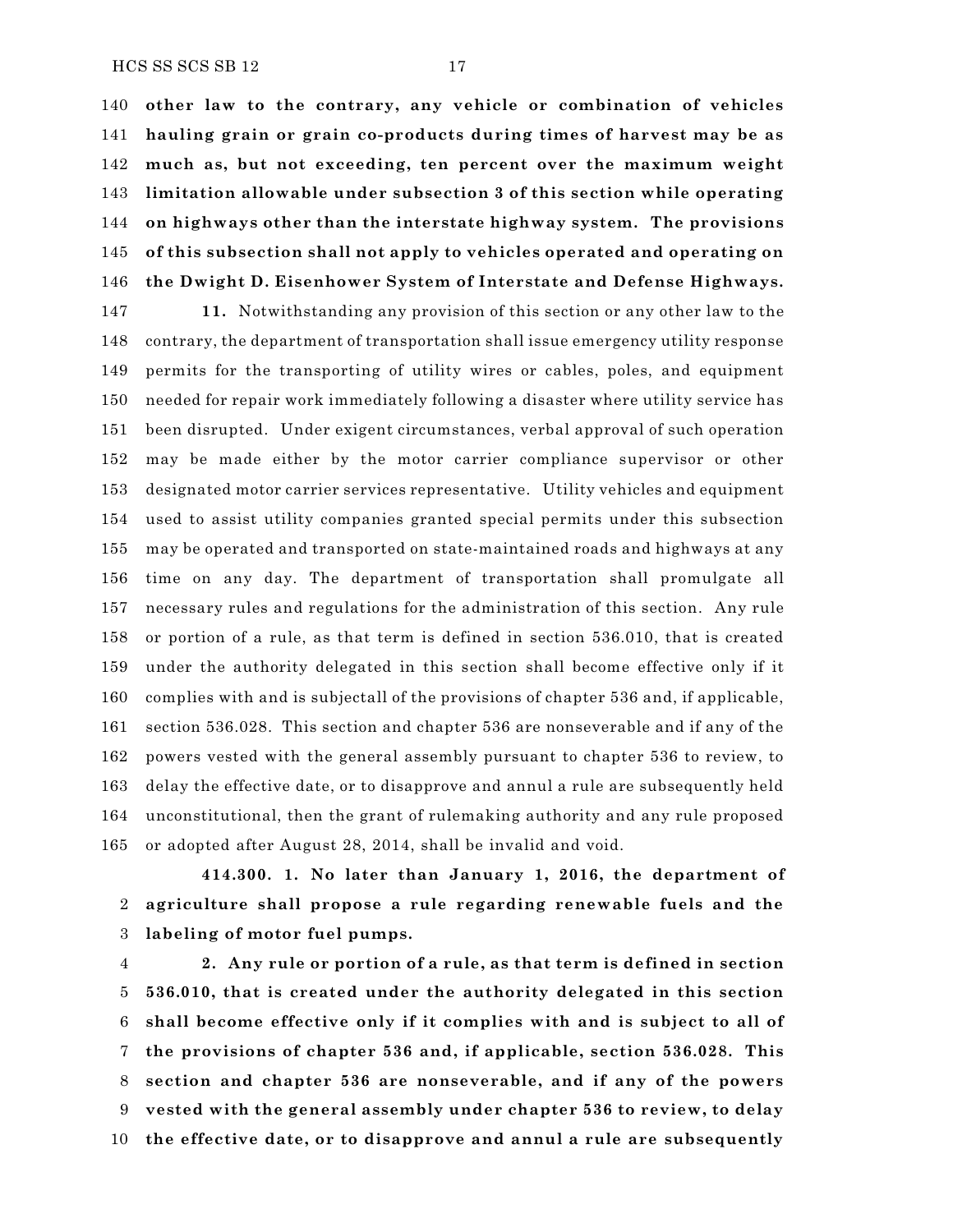**held unconstitutional, then the grant of rulemaking authority and any rule proposed or adopted after August 28, 2015, shall be invalid and void.**

442.571. 1. Except as provided in sections 442.586 and 442.591, no alien or foreign business shall acquire by grant, purchase, devise, descent or otherwise agricultural land in this state if the total aggregate alien and foreign ownership of agricultural acreage in this state exceeds one percent of the total aggregate agricultural acreage in this state. **[**No such**] A** sale**[**,**] or** transfer**[**, or acquisition**]** of any agricultural land in this state shall **[**occur unless such sale, transfer, or acquisition is approved by**] be submitted to** the director of the department of agriculture **for review** in accordance with subsection 3 of this section **only if there is no completed Internal Revenue Service Form W-9 signed by the purchaser**. No person may hold agricultural land as an agent, trustee, or other fiduciary for an alien or foreign business in violation of sections 442.560 to 442.592**, provided, however, that no security interest in such agricultural land shall be divested or invalidated by such violation**.

 2. Any alien or foreign business who acquires agricultural land in violation of sections 442.560 to 442.592 remains in violation of sections 442.560 to 442.592 for as long as he or she holds an interest in the land**, provided, however, that no security interest in such agricultural land shall be divested or invalidated by such violation**.

 3. **[**All**] Subject to the provisions of subsection 1 of this section,** such proposed acquisitions by grant, purchase, devise, descent, or otherwise of agricultural land in this state shall be submitted to the department of agriculture to determine whether such acquisition of agricultural land is conveyed in accordance with the one percent restriction on the total aggregate alien and foreign ownership of agricultural land in this state. The department shall establish by rule the requirements for submission and approval of requests under this subsection.

 4. Any rule or portion of a rule, as that term is defined in section 536.010, that is created under the authority delegated in this section shall become effective only if it complies with and is subject to all of the provisions of chapter 536 and, if applicable, section 536.028. This section and chapter 536 are nonseverable and if any of the powers vested with the general assembly pursuant to chapter 536 to review, to delay the effective date, or to disapprove and annul a rule are subsequently held unconstitutional, then the grant of rulemaking authority and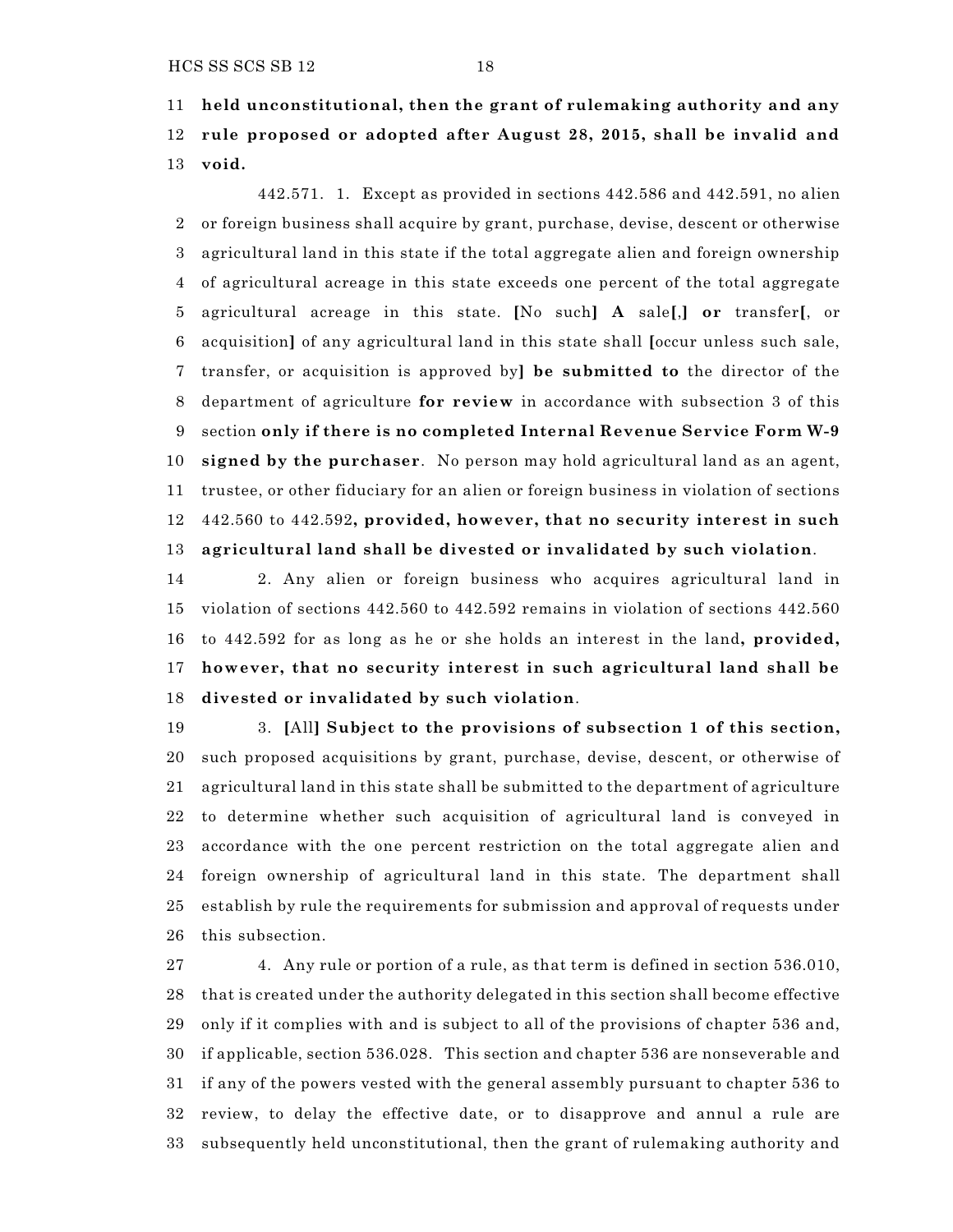any rule proposed or adopted after August 28, 2014, shall be invalid and void.

537.325. 1. As used in this section, unless the context otherwise requires, the following words and phrases shall mean:

 (1) "Engages in an equine activity", riding, training, assisting in medical treatment of, driving or being a passenger upon an equine, whether mounted or unmounted, or any person assisting a participant or any person involved in show management. The term "engages in an equine activity" does not include being a spectator at an equine activity, except in cases where the spectator places himself in an unauthorized area;

(2) "Equine", a horse, pony, mule, donkey or hinny;

(3) "Equine activity":

 (a) Equine shows, fairs, competitions, performances or parades that involve any or all breeds of equines and any of the equine disciplines, including, but not limited to, dressage, hunter and jumper horse shows, grand prix jumping, three-day events, combined training, rodeos, driving, pulling, cutting, polo, steeplechasing, English and western performance riding, endurance trail riding and western games and hunting;

(b) Equine training or teaching activities or both;

(c) Boarding equines;

 (d) Riding, inspecting or evaluating an equine belonging to another, whether or not the owner has received **[**some**] or currently receives** monetary consideration or other thing of value for the use of the equine or is permitting a prospective purchaser of the equine to ride, inspect or evaluate the equine;

 (e) Rides, trips, hunts or other equine activities **[**of any type**]** however informal or impromptu that are sponsored by an equine activity sponsor; and

(f) Placing or replacing horseshoes on an equine;

 (4) "Equine activity sponsor", an individual, group, club, partnership or corporation, whether or not operating for profit or nonprofit, **legal entity,** or any employee thereof, which sponsors, organizes or provides the facilities for, an equine activity, including but not limited to pony clubs, 4-H clubs, hunt clubs, riding clubs, school- and college-sponsored classes, programs and activities, therapeutic riding programs and operators, instructors and promoters of equine facilities, including but not limited to stables, clubhouses, pony ride strings, fairs and arenas at which the activity is held;

 (5) "Equine professional", a person engaged for compensation, or an employee of such a person engaged: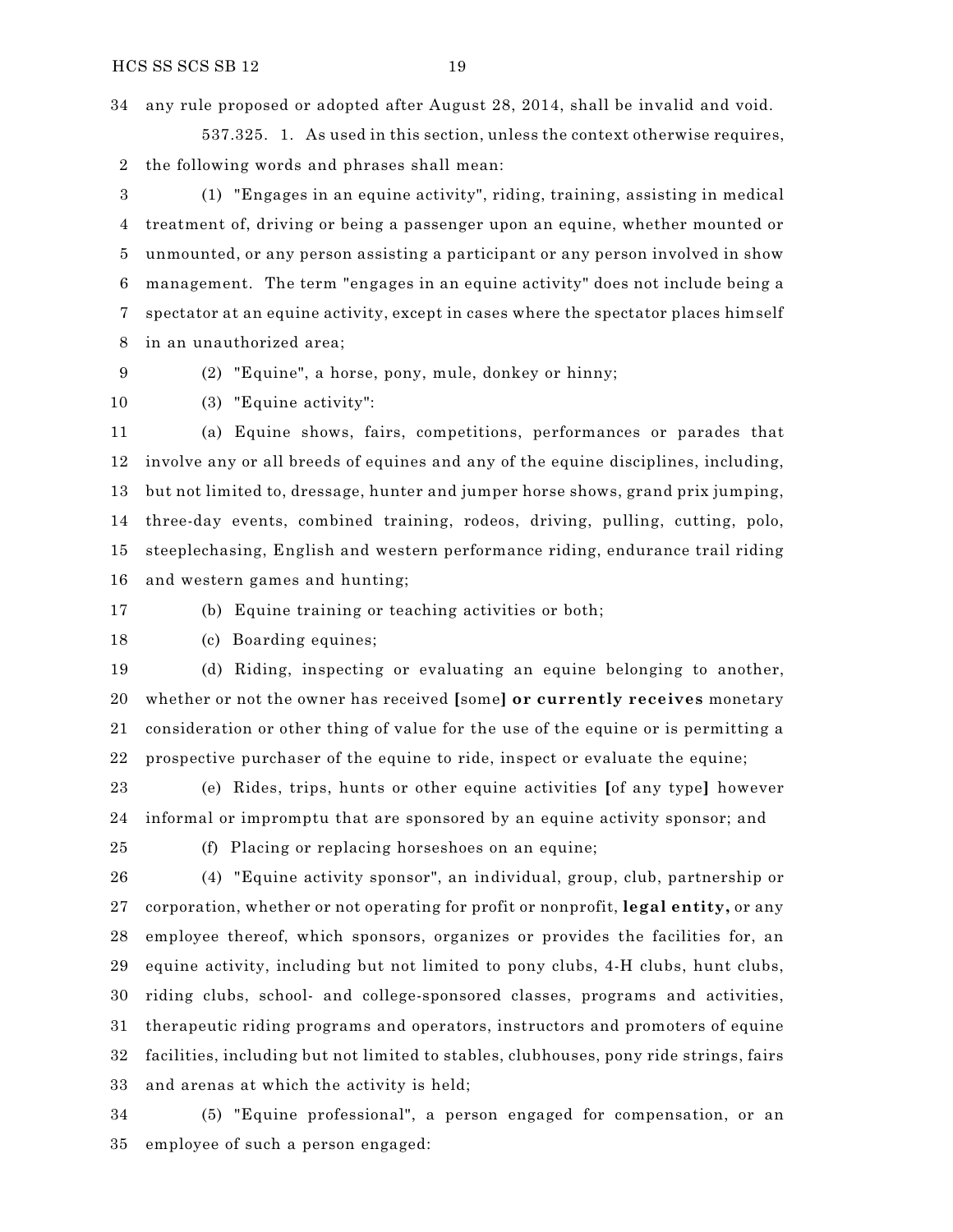(a) In instructing a participant or renting to a participant an equine for the purpose of riding, driving or being a passenger upon the equine; or

(b) In renting equipment or tack to a participant;

 (6) "Inherent risks of equine **or livestock** activities", those dangers or conditions which are an integral part of equine **or livestock** activities, including but not limited to:

 (a) The propensity of any equine **or livestock** to behave in ways that may result in injury, harm or death to persons on or around it;

 (b) The unpredictability of any equine's **or livestock's** reaction to such things as sounds, sudden movement and unfamiliar objects, persons or other animals;

(c) Certain hazards such as surface and subsurface conditions;

(d) Collisions with other equines**, livestock,** or objects;

 (e) The potential of a participant to act in a negligent manner that may contribute to injury to the participant or others, such as failing to maintain control over the animal or not acting within his ability;

(7) **"Livestock", the same as used in section 277.020;**

**(8) "Livestock activity":**

 **(a) Grazing, herding, feeding, branding, milking, or other activity that involves the care or maintenance of livestock;**

**(b) A livestock show, fair, competition, or auction;**

**(c) A livestock training or teaching activity;**

**(d) Boarding livestock; and**

**(e) Inspecting or evaluating livestock;**

 **(9) "Livestock activity sponsor", an individual, group, club, partnership, or corporation, whether or not operating for profit or nonprofit, legal entity, or any employee thereof, which sponsors, organizes, or provides the facilities for, a livestock activity;**

 **(10) "Livestock facility", a property or facility at which a livestock activity is held;**

 **(11) "Livestock owner", a person who owns livestock that is involved in livestock activity;**

 **(12)** "Participant", any person, whether amateur or professional, who engages in an equine activity **or a livestock activity**, whether or not a fee is paid to participate in the equine activity **or livestock activity**.

2. Except as provided in subsection 4 of this section, an equine activity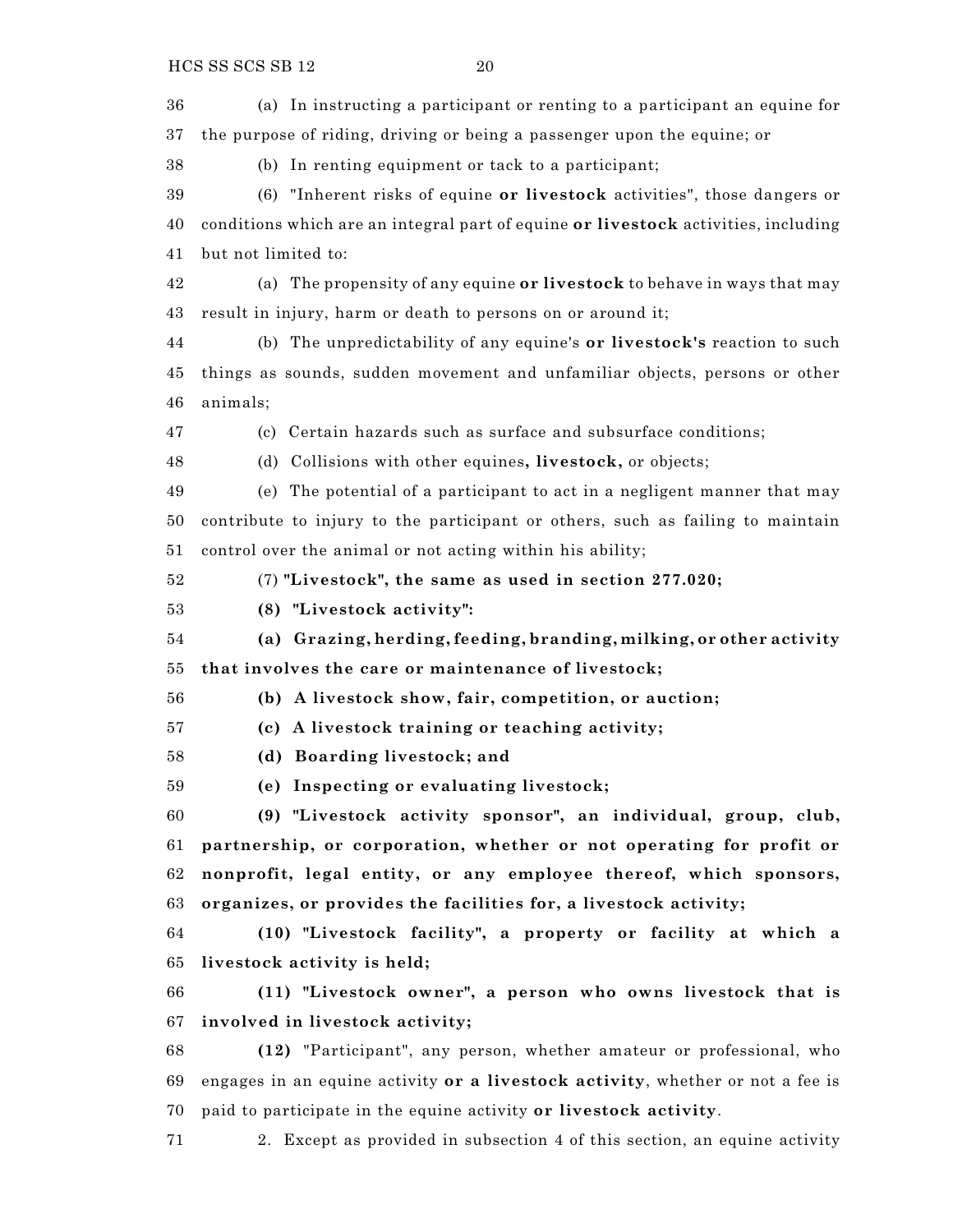sponsor, an equine professional**, a livestock activity sponsor, a livestock owner, a livestock facility, a livestock auction market, any employee thereof,** or any other person or corporation shall not be liable for an injury to or the death of a participant resulting from the inherent risks of equine **or livestock** activities and, except as provided in subsection 4 of this section, no participant or a participant's representative shall make any claim against, maintain an action against, or recover from an equine activity sponsor, an equine professional, **a livestock activity sponsor, a livestock owner, a livestock facility, a livestock auction market, any employee thereof,** or any other person from injury, loss, damage or death of the participant resulting from any of the inherent risks of equine **or livestock** activities.

 3. This section shall not apply to the horse racing industry as regulated in sections 313.050 to 313.720. This section shall not apply to any employer-employee relationship governed by the provisions of, and for which liability is established pursuant to, chapter 287.

 4. The provisions of subsection 2 of this section shall not prevent or limit the liability of an equine activity sponsor, an equine professional**, a livestock activity sponsor, a livestock owner, a livestock facility, a livestock auction market, any employee thereof,** or any other person if the equine activity sponsor, equine professional**, livestock activity sponsor, livestock owner, livestock facility, livestock auction market, any employee thereof,** or person:

 (1) Provided the equipment or tack and knew or should have known that the equipment or tack was faulty and such equipment or tack was faulty to the extent that **[**it did cause**] the equipment or tack caused** the injury; or

 (2) Provided the equine **or livestock** and failed to make reasonable and prudent efforts to determine the ability of the participant to engage safely in the equine activity **or livestock activity** and determine the ability of the participant to safely manage the particular equine **or livestock** based on the participant's age, obvious physical condition or the participant's representations of his **or her** ability;

 (3) Owns, leases, rents or otherwise is in lawful possession and control of the land or facilities upon which the participant sustained injuries because of a dangerous latent condition which was known to the equine activity sponsor, equine professional**, livestock activity sponsor, livestock owner, livestock facility, livestock auction market, any employee thereof,** or person and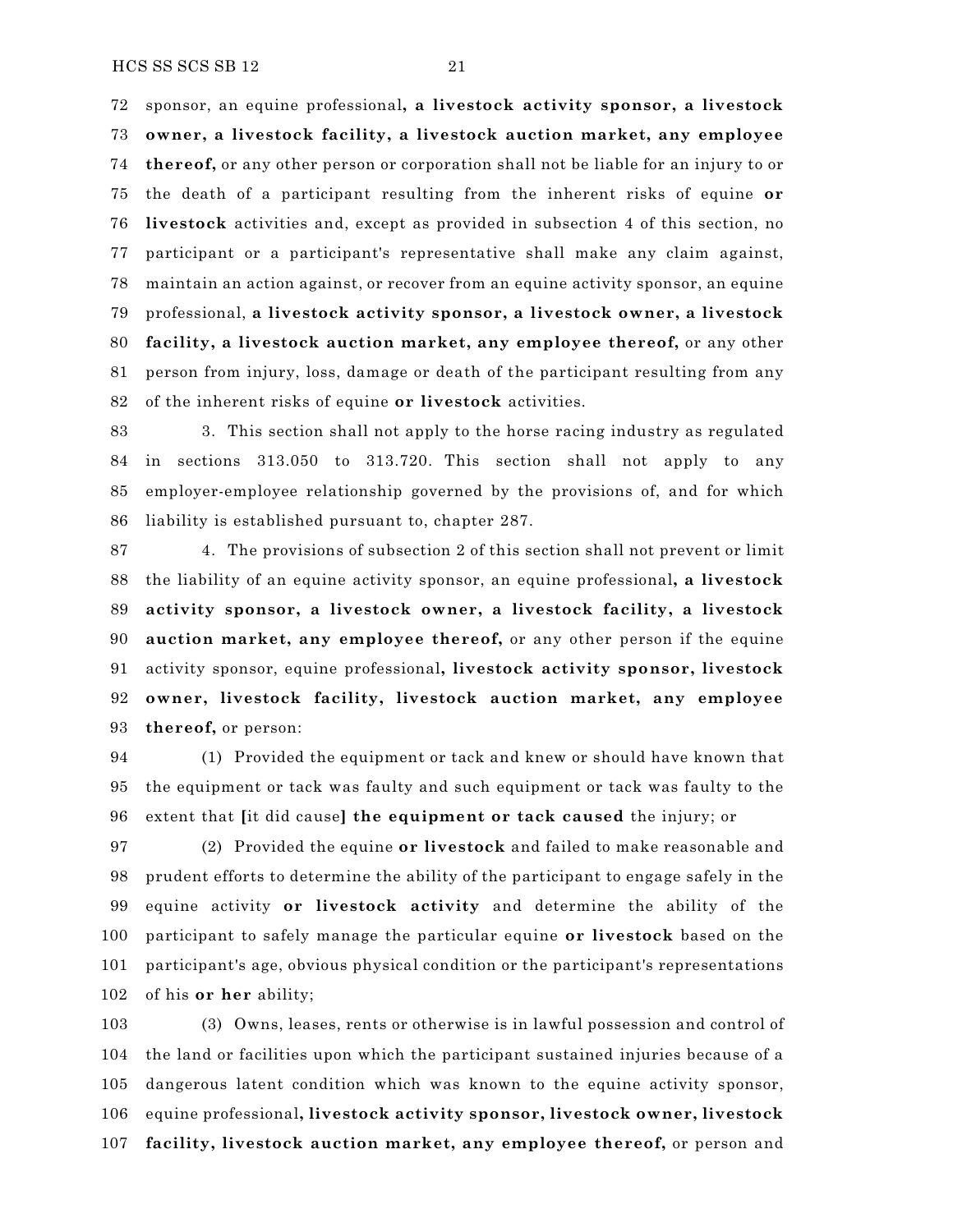for which warning signs have not been conspicuously posted;

 (4) Commits an act or omission that constitutes willful or wanton disregard for the safety of the participant and that act or omission caused the injury;

(5) Intentionally injures the participant;

 (6) Fails to use that degree of care that an ordinarily careful and prudent person would use under the same or similar circumstances.

 5. The provisions of subsection 2 of this section shall not prevent or limit the liability of an equine activity sponsor **[**or**]**, an equine professional**, a livestock activity sponsor, a livestock owner, a livestock facility, a livestock auction market, or any employee thereof** under liability provisions as set forth in any other section of law.

 6. Every equine activity sponsor **and livestock activity sponsor** shall post and maintain signs which contain the warning notice specified in this subsection. Such signs shall be placed in a clearly visible location on or near stables, corrals or arenas where the **[**equine professional**] equine activity sponsor or livestock activity sponsor** conducts equine **or livestock** activities if such stables, corrals or arenas are owned, managed or controlled by the **[**equine professional**] equine activity sponsor or livestock activity sponsor**. The warning notice specified in this subsection shall appear on the sign in black letters on a white background with each letter to be a minimum of one inch in height. Every written contract entered into by an equine professional **[**and**], an** equine activity sponsor**, a livestock activity sponsor, a livestock owner, a livestock facility, a livestock auction market, or any employee thereof** for the providing of professional services, instruction or the rental of equipment **[**or**]**, tack**,** or an equine to a participant, whether or not the contract involves equine **or livestock** activities on or off the location or site of the equine professional's **[**or**]**, equine activity sponsor's**, or livestock activity sponsor's** business, shall contain in clearly readable print the warning notice specified in this subsection. The signs and contracts described in this subsection shall contain the following warning notice:

#### WARNING

 Under Missouri law, an **equine activity sponsor, an** equine professional**, a livestock activity sponsor, a livestock owner, a livestock facility, a livestock auction market, or any employee thereof** is not liable for an injury to or the death of a